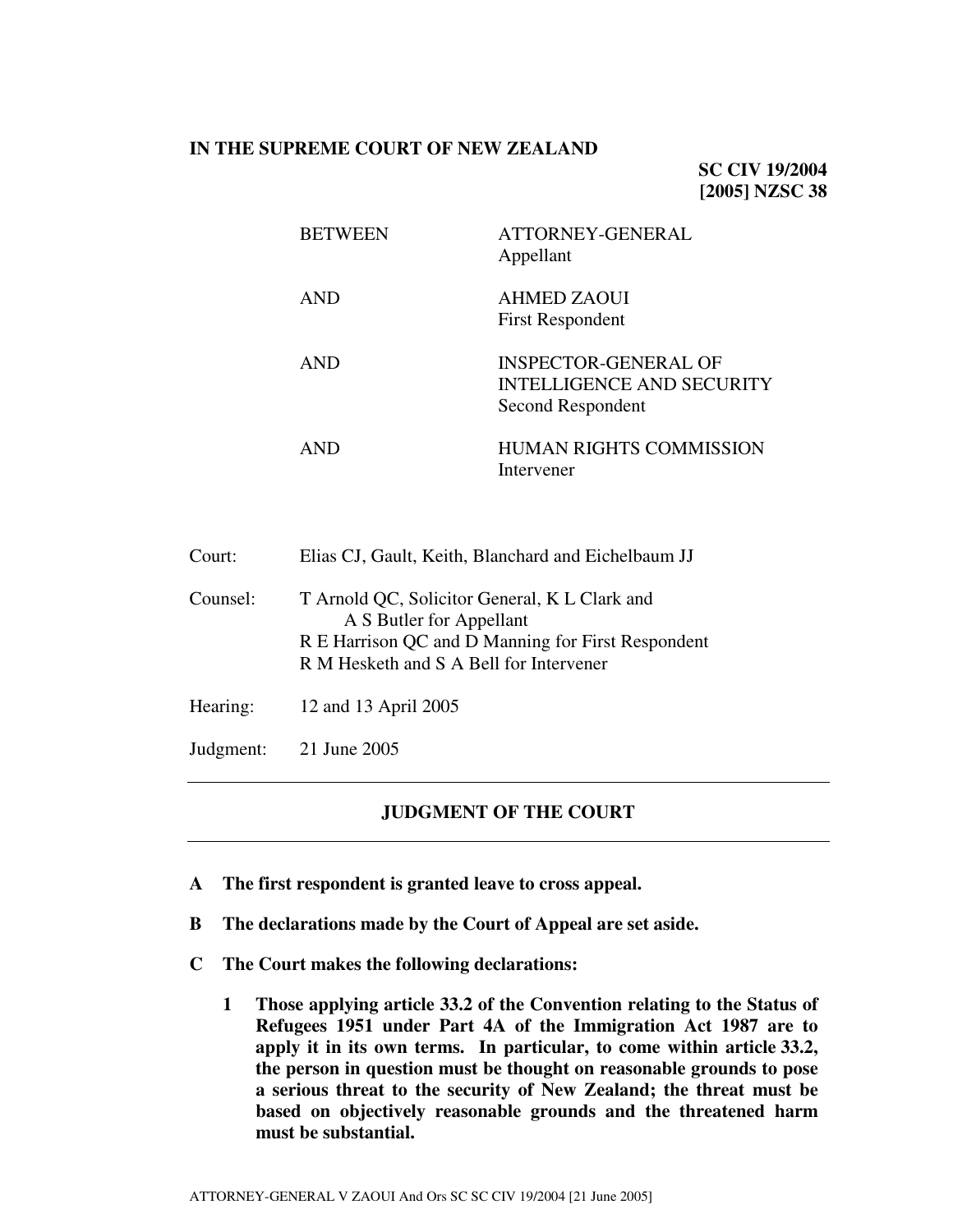- **2 In carrying out his function under Part 4A of the Immigration Act the Inspector-General of Intelligence and Security is concerned only to determine whether the relevant security criteria – here s 72 and article 33.2 – are satisfied. He is not to determine whether Mr Zaoui is subject to a threat which would or might prevent his removal from New Zealand.**
- **D To the extent that the above declarations differ from those made by the Court of Appeal, the appeal and the cross-appeal are allowed.**

## **REASONS (Given by Keith J)**

#### TABLE OF CONTENTS

|                             | The meaning of article 33.2; "proportionality" or weighing    |  |
|-----------------------------|---------------------------------------------------------------|--|
|                             |                                                               |  |
|                             |                                                               |  |
|                             |                                                               |  |
|                             |                                                               |  |
|                             |                                                               |  |
|                             |                                                               |  |
|                             |                                                               |  |
|                             |                                                               |  |
|                             |                                                               |  |
|                             |                                                               |  |
|                             |                                                               |  |
| $\mathcal{D}_{\mathcal{L}}$ | The scope of the functions under Part 4A and their allocation |  |
|                             |                                                               |  |
|                             |                                                               |  |
| 3                           | The protection of the right not to be returned to the risk of |  |
|                             |                                                               |  |
|                             |                                                               |  |

## **The facts and proceedings in brief**

[1] Mr Zaoui is a refugee. The Refugee Status Appeals Authority (the RSAA) so decided on 1 August 2003. He accordingly has the protection accorded by para (1) of article 33 of the Convention relating to the Status of Refugees 1951 as amended by its 1967 Protocol to both of which New Zealand is party:

No Contracting State shall expel or return ("refouler") a refugee in any manner whatsoever to the frontiers of territories where his life or freedom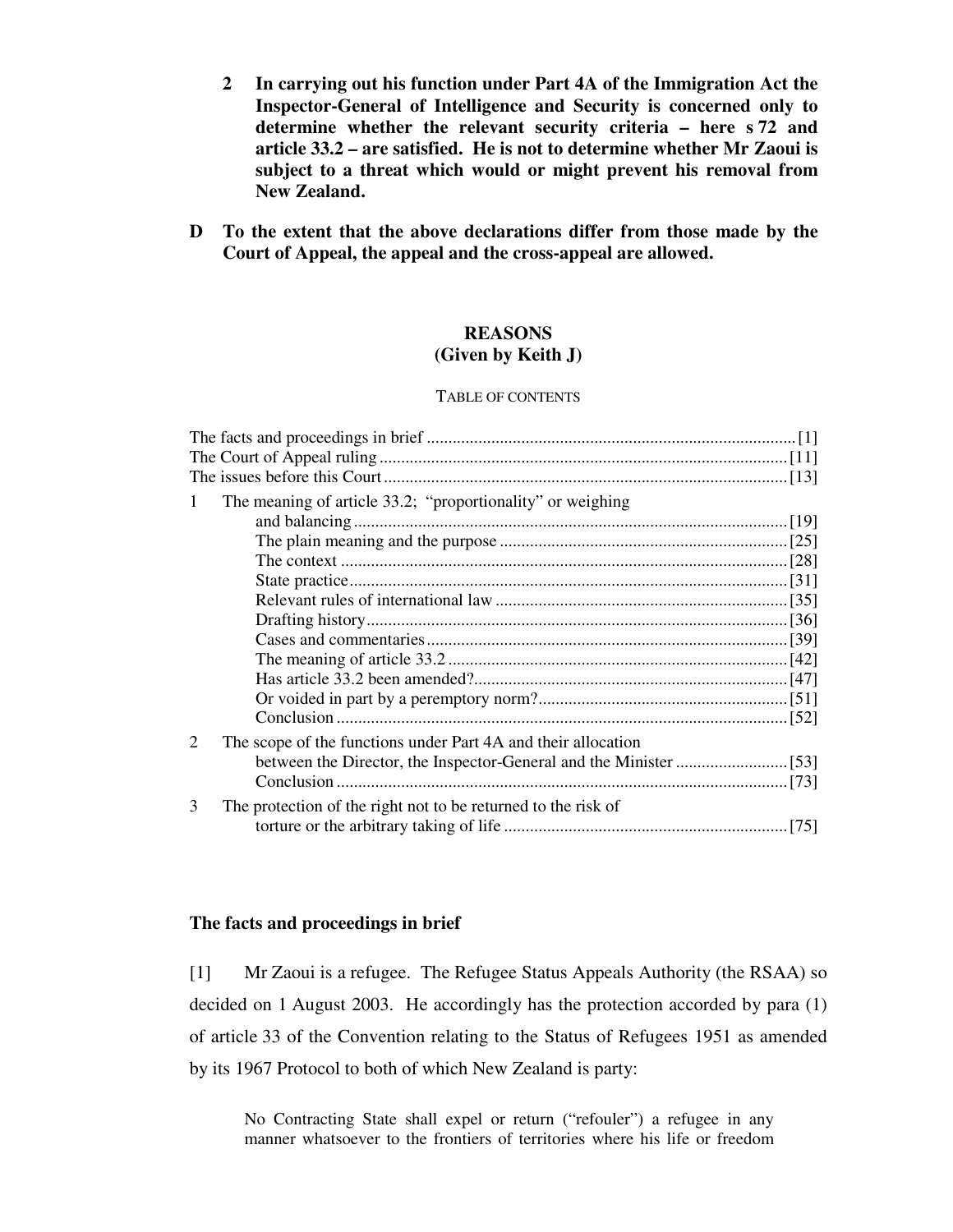would be threatened on account of his race, religion, nationality, membership of a particular social group or political opinion.

[2] In terms of para (2) the benefit of that protection may not, however, be claimed by a refugee

whom there are reasonable grounds for regarding as a danger to the security of the country in which he is, or who, having been convicted by a final judgment of a particularly serious crime, constitutes a danger to the community of that country.

[3] On 20 March 2003, the Director of Security, depending in part on article 33.2 of the Refugee Convention, issued a certificate in respect of Mr Zaoui under s 114D of the Immigration Act 1987 in the following terms:

2. I hold classified security information (as defined in section 114B(1) of the Immigration Act 1987) ("the Act") and I am satisfied that the information:

- (a) relates to Ahmed ZAOUI ("the person") and that the person is not a New Zealand citizen and is a person about whom decisions are to be, or can be, made under the Act; and
- (b) is credible, having regard to the source or sources of the information and its nature, and is relevant to the relevant security criteria referred to below; and
- (c) would mean, when applying the relevant security criteria referred to below to the person in light of that information, that the person meets the criteria.

3. The relevant security criteria are the relevant refugee deportation security criteria in section 114C(6) of the Act, namely that:

- (a) the person's continued presence in New Zealand constitutes a threat to national security in terms of section 72 of the Act; and
- (b) there are reasonable grounds for regarding the person as a danger to the security of New Zealand, in terms of Article 33.2 of the Refugee Convention (as defined in section 2 of the Act).
- [4] Section  $114C(6)$  is as follows:

(6) The relevant refugee deportation security criteria are a combination of any 1 or more of the criteria listed in subsection (4) as relevant deportation security criteria, taken together with either or both of the following criteria:

(a) That there are reasonable grounds for regarding the person as a danger to the security of New Zealand, in terms of Article 33.2 of the Refugee Convention: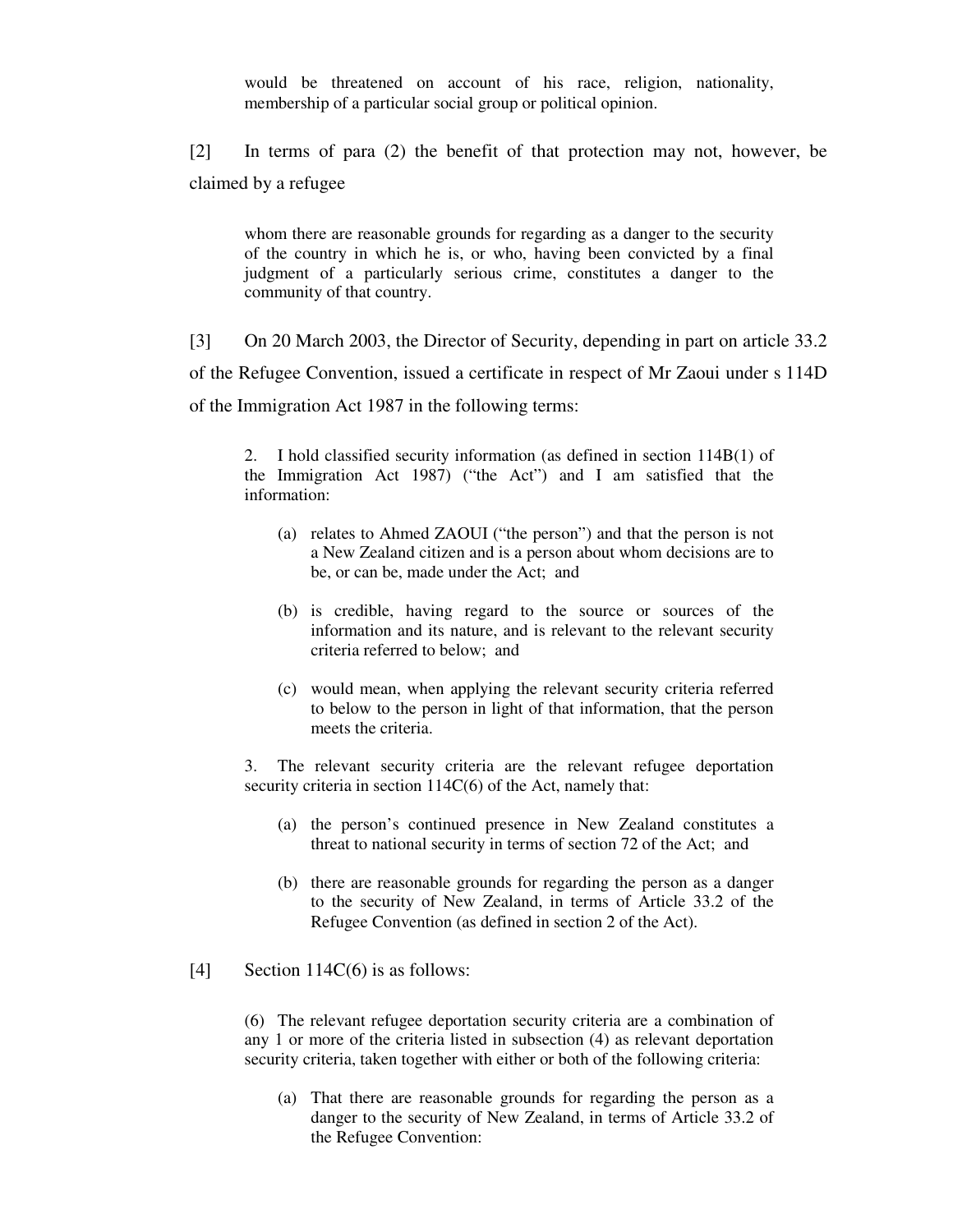(b) That the person is a danger to the community of New Zealand, having been convicted by a final judgment of a particularly serious crime, in terms of Article 33.2 of the Refugee Convention.

The relevant deportation security criterion in subs (4)(a) applied to Mr Zaoui is

That the person constitutes a threat to national security in terms of section 72.

[5] Section 72 reads as follows:

<u>.</u>

Where the Minister certifies that the continued presence in New Zealand of any person named in the certificate constitutes a threat to national security, the Governor-General may, by Order in Council, order the deportation from New Zealand of that person. 1

[6] Four days after the Director issued the certificate, the Minister of Immigration made a preliminary decision to rely on that certificate and issued a notice to that effect under s 114G. Three days later, on 27 March 2003, Mr Zaoui applied to the Inspector-General of Intelligence and Security to review the making of the certificate under s 114I. After the review had begun, Mr Zaoui asked that it be delayed until the RSAA had decided his appeal against the initial refusal of refugee status.

[7] Following the decision of the RSAA in Mr Zaoui's favour, the Inspector-General issued an interlocutory decision on the procedure he would follow and on the scope of his review. This appeal by the Attorney-General arises from Mr Zaoui's application for judicial review of that interlocutory decision. The Inspector-General has yet to resume his process of review, pending the outcome of this litigation.

[8] The provisions invoked in this case were introduced into the Immigration Act in 1999 in a new Part 4A. That part introduced, as its title states, special procedures in immigration cases involving security concerns. The object of the part, according to s 114A, is to

(a) Recognise that the New Zealand Security Intelligence Service holds classified security information that is relevant to the administration of this Act; and

Under s 114D(4) references to the belief or opinion of the Minister in the wording of a security criterion are to be read, for the purposes of Part 4A, as including an alternative reference to the belief or opinion of the Director.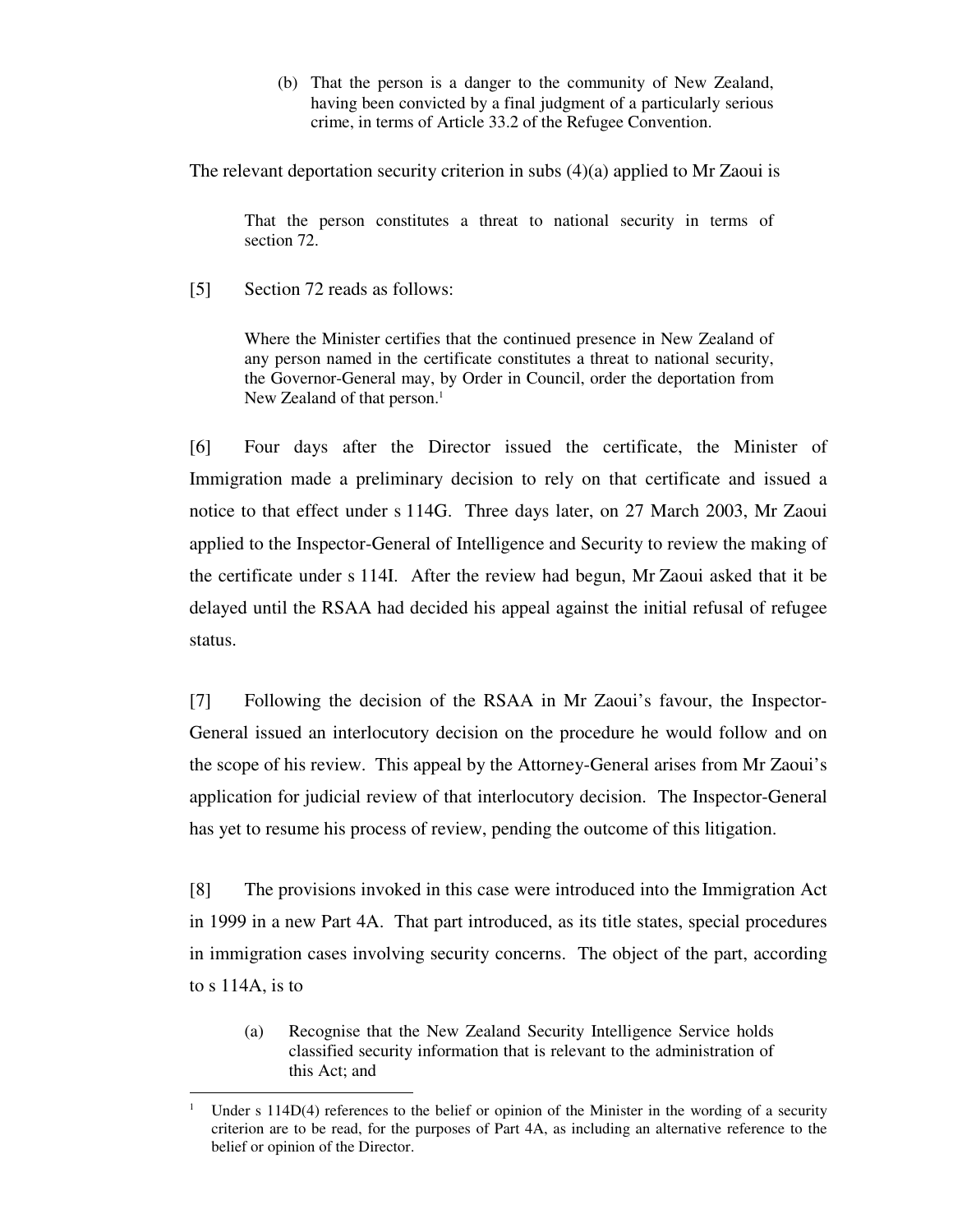- (b) Recognise that such classified security information should continue to be protected in any use of it under this Act or in any proceedings which relate to such use; and
- (c) Recognise that the public interest requires nevertheless that such information be used for the purposes of this Act, but equally that fairness requires some protection for the rights of any individual affected by it; and
- (d) Establish that the balance between the public interest and the individual's rights is best achieved by allowing an independent person of high judicial standing to consider the information and approve its proposed use; and
- (e) Recognise that the significance of the information in question in a security sense is such that its approved use should mean that no further avenues are available to the individual under this Act and that removal or deportation, as the case may require, can normally proceed immediately; and thus
- (f) Ensure that persons covered by this Act who pose a security risk can where necessary be effectively and quickly detained and removed or deported from New Zealand.

[9] In brief, the process established by the new part is that the Director of Security has the power to provide the Minister with a security risk certificate if satisfied the grounds are made out; the Minister has the power to make a preliminary decision to rely on the certificate; the person affected may then seek a review of the Director's decision to make the certificate by the Inspector-General of Intelligence and Security (acting under his own statute as well as under Part 4A); the Inspector-General on review decides whether or not the certificate was properly made; if the review application fails, the person then has the right to appeal to the Court of Appeal on a point of law; the Minister has the power within three days to decide to rely on a confirmed or non-challenged certificate; if the Minister does so decide the immigration process resumes with the immediate prospect of the person being removed from New Zealand.

[10] Mr Zaoui, supported by the ruling of the RSAA, fears that if he were removed to Algeria, his country of nationality, he would be subject to the threat of torture or arbitrary deprivation of his life.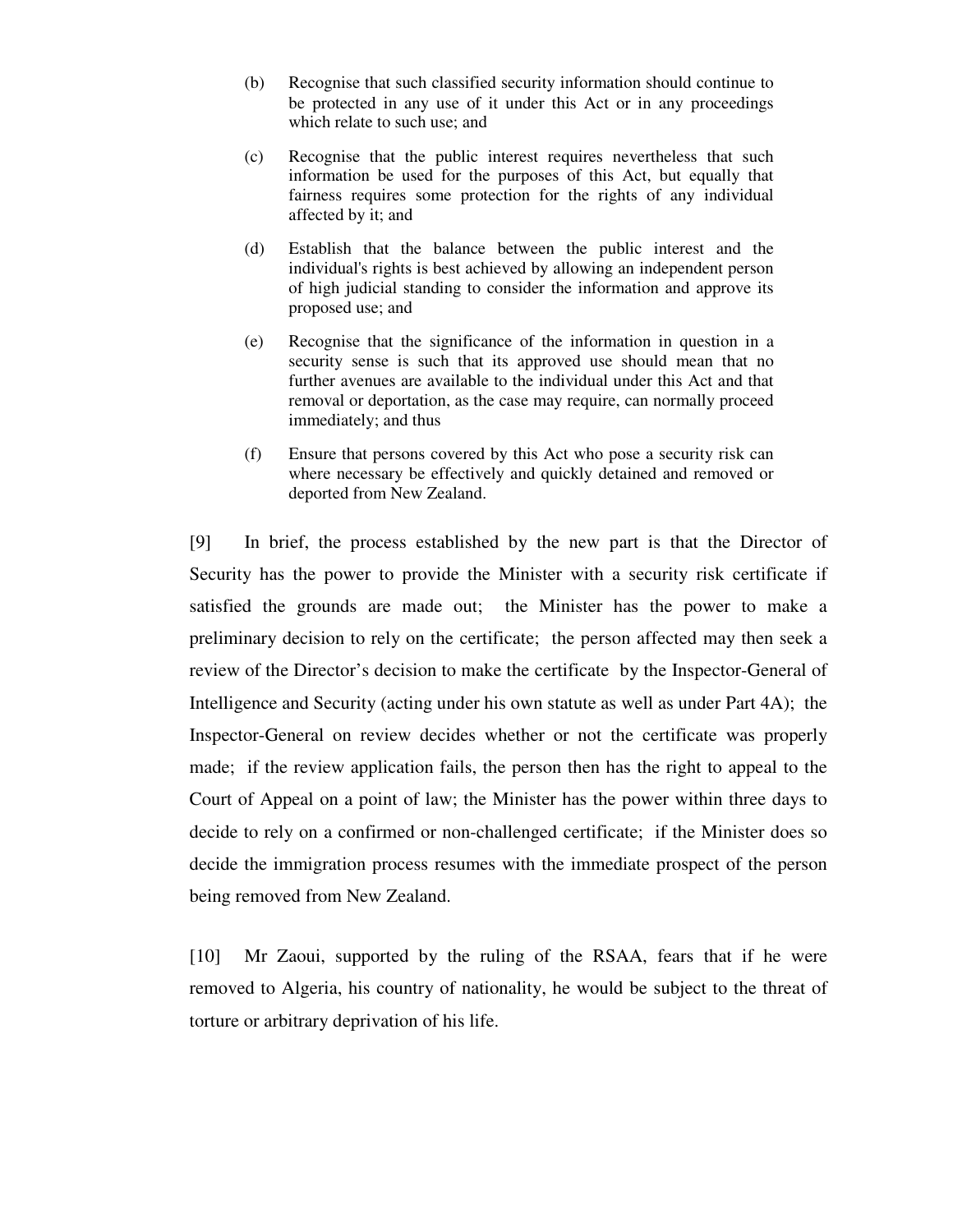# **The Court of Appeal ruling**

[11] The High Court decision of Williams J given on 19 December 2003 <sup>2</sup> was the subject of an appeal by the Attorney-General and a cross appeal by Mr Zaoui. The Court of Appeal, on 1 October 2004, made the following declarations:

- (1) Whether there are reasonable grounds for regarding the person as a danger to the security of New Zealand must be decided in terms of art 33.2 of the Refugee Convention. This follows from the explicit reference to the Refugee Convention in s  $114C(6)(a)$  and requires the Inspector-General to consider whether there are reasonable grounds for regarding Mr Zaoui as a danger to the security of New Zealand in light of New Zealand's obligations under that Convention.
- (2) The security criteria in  $s 114C(6)(a)$  will be met only if there are objectively reasonable grounds based on credible evidence that Mr Zaoui constitutes a danger to the security of New Zealand of such seriousness that it would justify sending a person back to persecution. The threshold is high and must involve a danger of substantial threatened harm to the security of New Zealand.
- (3) There must be a real connection between Mr Zaoui himself and the prospective or current danger to national security and an appreciable alleviation of that danger must be capable of being achieved through his deportation.<sup>3</sup>

[12] Anderson P and Glazebrook J supported all three declarations while William Young J endorsed only the first.

# **The issues before this Court**

[13] The Attorney-General, with leave, appeals against the second and third declarations, seeking the deletion of the final phrase of the first sentence of the second – "of such seriousness that it would justify sending a person back to persecution" – and the setting aside of the third. His written submissions also address the relative roles of the Director of Security, the Inspector-General of Intelligence and Security and the Minister of Immigration, matters not expressly covered by the declarations. The submissions on behalf of Mr Zaoui and the Human Rights Commission similarly extend beyond the declarations.

<sup>-</sup><sup>2</sup> *Zaoui v Attorney-General* [2004] 2 NZLR 339.

<sup>3</sup> *Zaoui v Attorney-General (No 2)* [2005] 1 NZLR 690 at [26].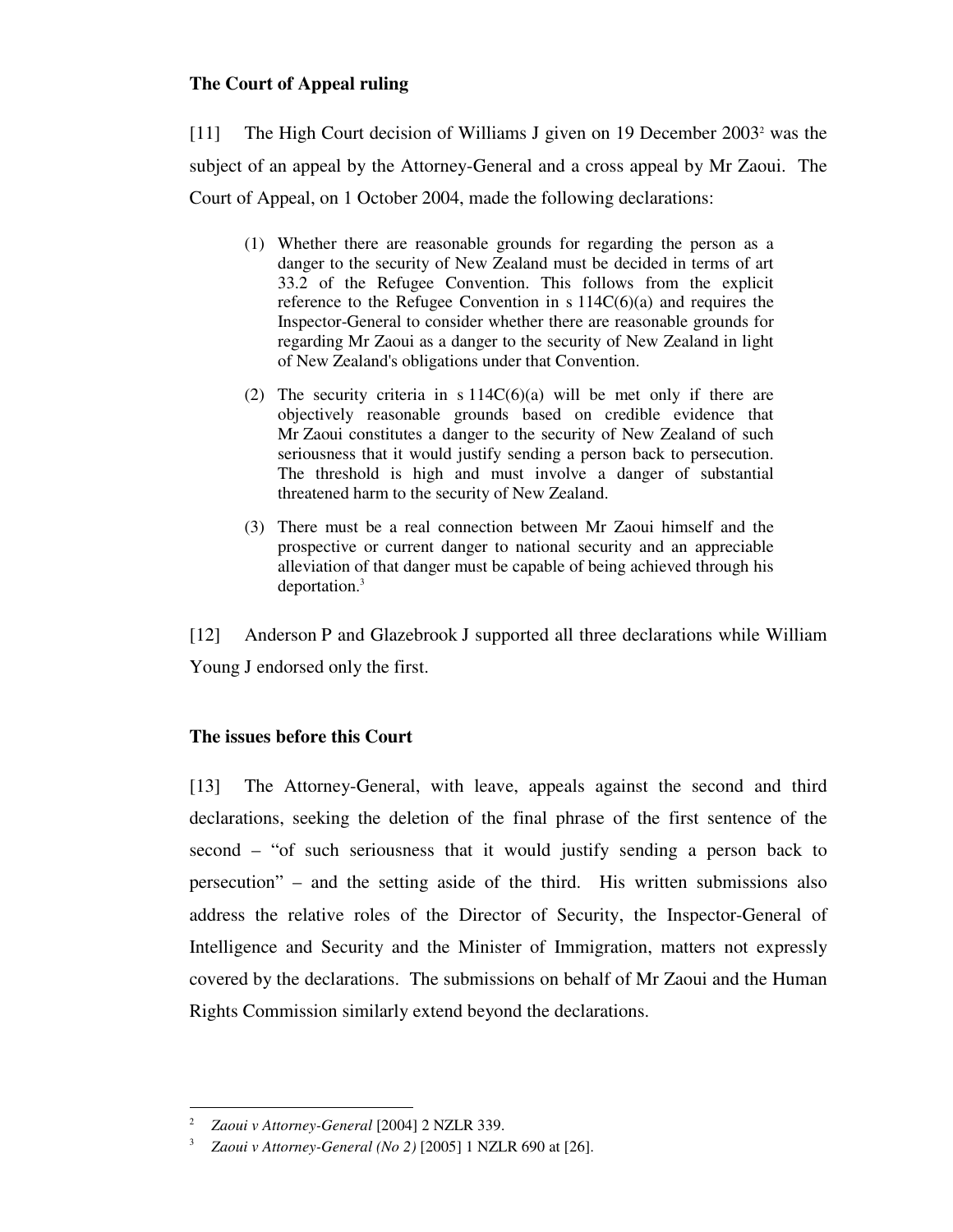[14] In response to a Minute issued by the Court following the filing of the submissions, Mr Harrison QC for Mr Zaoui applied for leave to cross appeal, seeking the following declarations:

- 1 The test or criterion of "danger to the security of New Zealand, in terms of Article 33.2 of the Refugee Convention" requires by way of minimum standard that there be reasonable grounds for regarding the subject of the security risk certificate as posing a very serious (or alternatively serious) and substantial danger to security;
- 2 If and to the extent that the Inspector-General concludes that a claimed danger satisfies the test articulated in para [1], it is a mandatory (or alternatively a permitted) inquiry, in the context of an Inspector-General's review conducted pursuant to s 114I of the Immigration Act of the making by the Director of Security of a security risk certificate based (in part) on the s  $114C(6)(a)$  criterion, that the potential adverse consequences for the individual the subject of the certificate be balanced or weighed against the claimed danger to the security of New Zealand which formed the basis of the Director's decision to make the certificate;
- 3 Where in the course of a review under s 114I of the Act it is established to the satisfaction of the Inspector-General that deportation or removal of the individual the subject of the certificate, were it to occur, would be likely to result in refoulement contrary to Article 3.1 of the Convention Against Torture (or any comparable international law or Bill of Rights standard), the effect of Article 33.2 and thus the s 114C(6)(a) criterion, properly interpreted, is that Article 33.2 and/or the criterion cannot properly apply to the individual concerned, by reason of the operation of an absolute prohibition on refoulement (or in the alternative, under the *Suresh* 4 approach, a prohibition on refoulement except in "extraordinary circumstances").
- [15] In the course of argument, Mr Harrison refined those declarations by:
	- (a) deleting in para 2 the lesser alternative of permitting rather than requiring the wider inquiry;
	- (b) referring in para 3 to arbitrary deprivation of life as well as to torture, effectively in place of the "comparable … standard"; in addition to those two matters, Mr Harrison also emphasised Mr Zaoui's right to natural justice; the references we make to those rights in these reasons, particularly in the last part, are not to be taken as exhaustive; and
	- (c) deleting the alternative at the end of para 3.

<sup>-</sup><sup>4</sup> The reference is to *Suresh v Canada (Minister of Citizenship & Immigration)* [2002] 1 SCR 3.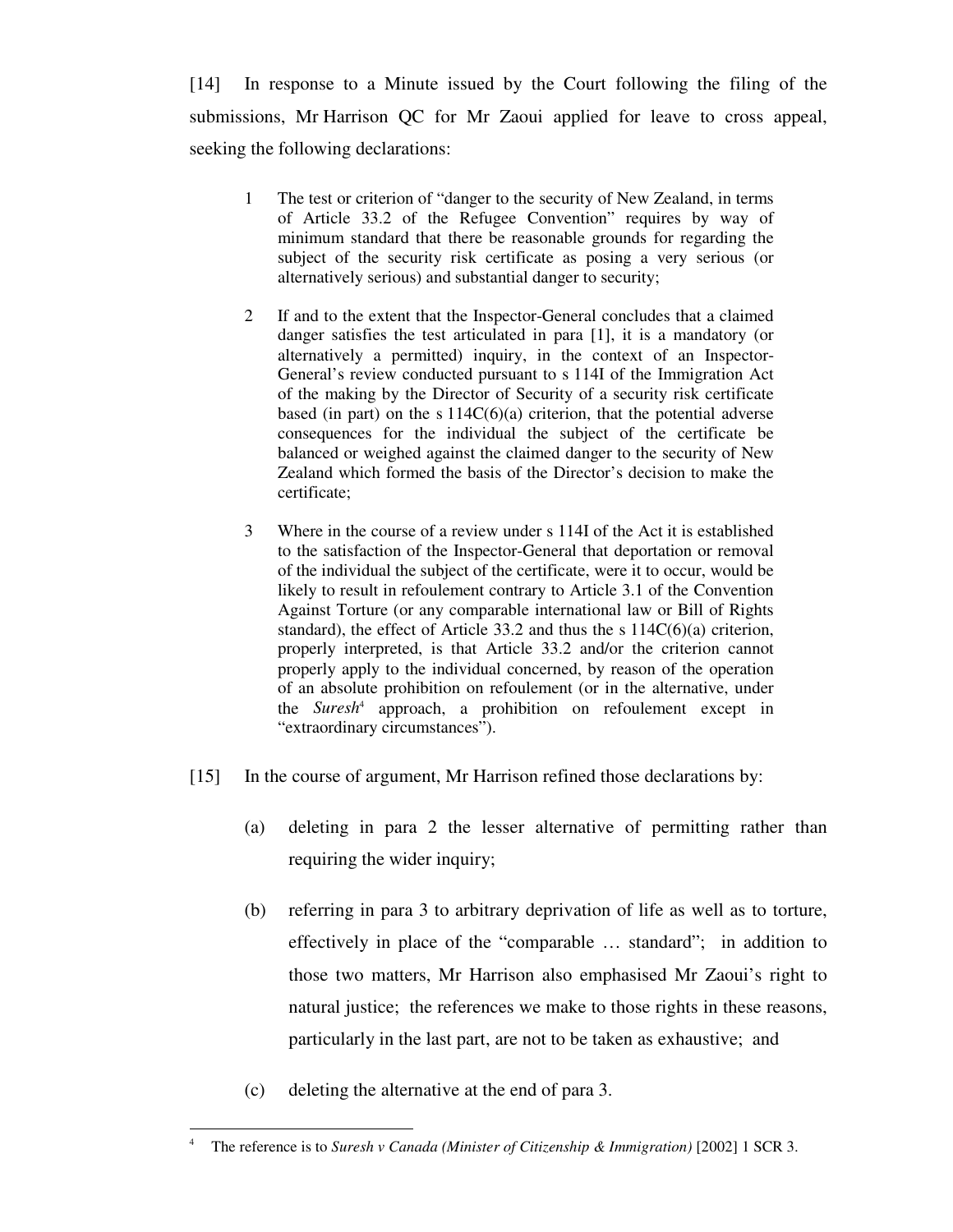[16] On the final point, as we also mention later, the statement of defence filed by the Minister of Immigration and correspondence on behalf of the Crown did not suggest such a qualification and the Solicitor-General, Mr Arnold QC, in argument accepted that, contrary to what was said in *Suresh*, the obligations in respect of torture and arbitrary deprivation of life were absolute. That position appears plainly to be the correct one. 5 The two rights protected by the prohibition are stated in absolute terms in international law, even in wartime. 6 We need not consider that matter further.

[17] The Solicitor-General, on behalf of the Attorney-General, did not oppose the application and we grant leave to Mr Zaoui to cross appeal.

[18] Reflecting the written submissions and the proposed grounds of appeal, the oral argument before this Court ranged over three matters:

- 1 The meaning of article 33.2 of the Refugee Convention.
- 2 The scope of the functions, powers and duties under Part 4A of the Immigration Act and their allocation between the Director of Security, the Inspector-General of Intelligence and Security on review and the Minister of Immigration.
- 3 The role of other protections of human rights under the New Zealand Bill of Rights Act 1990 and treaties other than the Refugee Convention in relation to the operation of Part 4A and other parts of the Immigration Act.

# **1 The meaning of article 33.2; "proportionality" or weighing and balancing**

[19] The Attorney-General's principal challenge to the declarations made by the Court of Appeal is to what he refers to as a test of proportionality, requiring the

<sup>5</sup> Eg Mullan "Deference from *Baker* to *Suresh* and Beyond – Interpreting the Conflicting Signals" in David Dyzenhaus (ed) *The Unity of Public Law* (2004) 22, 45-47.

<sup>6</sup> The power to derogate from the protected rights and freedoms conferred by article 4 of the ICCPR does not extend to articles 6 (right to life) and 7 (prohibition on torture), set out in para [48] below; see also eg article  $3(1)(a)$  of each of the 1949 Geneva Conventions for the protection of war victims, and article 75 of the first additional protocol of 1977 to the Conventions.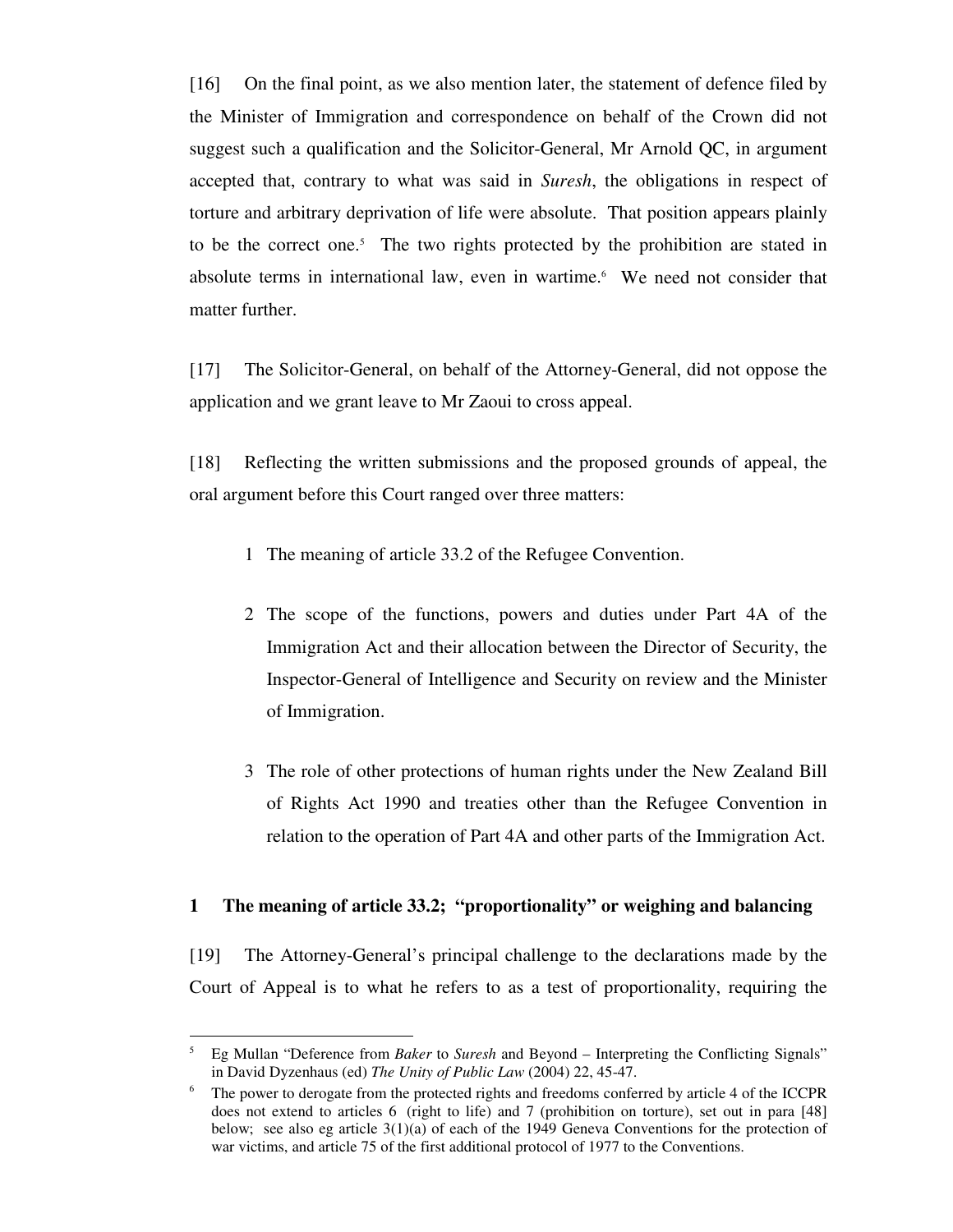Inspector-General to assess the possible consequences for the refugee of deportation or removal and to weigh those consequences against the extent of the danger to the security of New Zealand. The Attorney-General's position in brief is that the Inspector-General is not obliged, indeed has no power, to have regard to the dangers to the refugee of being deported or removed, with one possible qualification, and accordingly no question of proportionality or weighing and balancing arises. The possible qualification arises from the fact that decisions on security risk are made in the context of the prospect of refugees facing a threat to their life or freedom on the proscribed grounds.

[20] The possible qualification, it may be seen, is apparent rather than real since it does not involve a particular weighing of the risk to the individual in question. Rather it is a matter of the gravity, indicated by para (1) of article 33, of the consequences of deportation or removal. It is that seriousness that explains the elaboration of article 33.2 in the second declaration made by the Court of Appeal, of the elements of objectively reasonable grounds based on credible evidence, of a high threshold and of a danger of substantial threatened harm to security. Those elements are close to those stated by the Supreme Court of Canada in the *Suresh* case in its elaboration of article 33.2 and were not challenged in substance on behalf of the Attorney-General before us. We return to the detail of the statement later.

[21] Mr Harrison, in his written submissions for Mr Zaoui, contends that article 33.2 does not require a "proportionality analysis" and that the Court of Appeal judgment, properly read, does not contain that requirement. The Human Rights Commission takes the same position. But those submissions do call for the two paragraphs of article 33 to be related in various ways. More significantly, the second declaration proposed for Mr Zaoui would require (or permit) the Inspector-General to weigh the threat to the particular individual and then to balance it against the claimed danger to national security; and the third would require the Inspector-General to make rulings about the possibility of the individual being tortured or arbitrarily deprived of life, a ruling which would either be conclusive or, in the alternative, could be overridden by "exceptional circumstances".

[22] Accordingly, we consider (a) whether the national security limit placed by article 33.2 on the bar on deportation stated in para (1) sets a single standard which,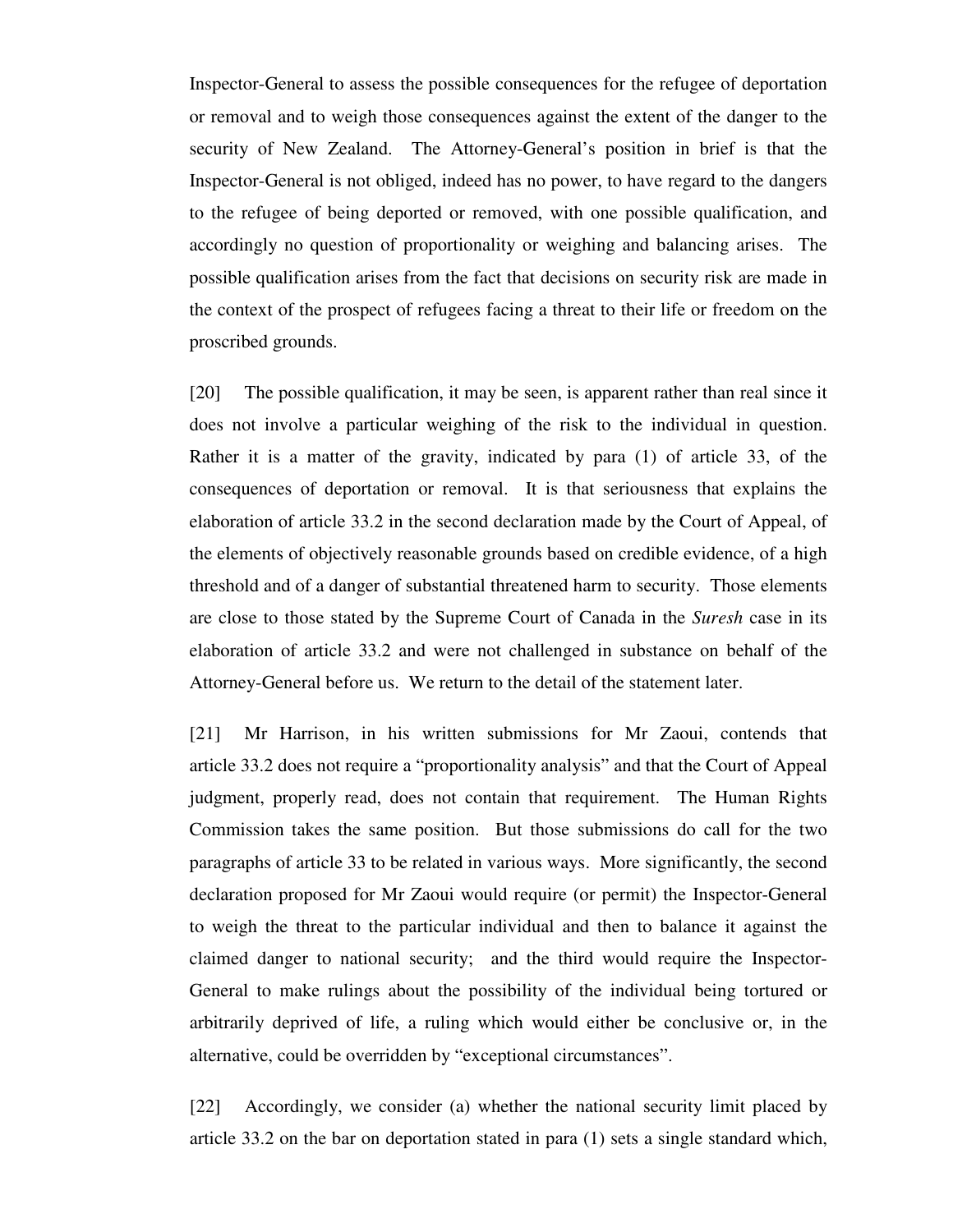if satisfied, operates by itself as an exception to the bar or (b) whether it requires or permits consideration of the dangers to the individual by reference to the human rights law beyond the express terms of article 33.2, and whether, as a result, it incorporates some element of proportionality or balancing. We consider this question in the first place in terms of the position under international law and in particular under article 33.2, leaving until the next part of these reasons the role under the Immigration Act of the various decisionmakers, especially the Inspector-General of Security. We are able to do this because article 33.2 is directly incorporated into the law of New Zealand by  $s 114C(6)(a)$ .

[23] Glazebrook J reached the conclusion that article 33 required what she referred to as proportionality or "a sliding scale of seriousness of the risk to national security, depending on the possible consequences for a particular refugee of refoulement" by reference to the opinions of commentators, the drafting history, the UN High Commissioner for Refugees' *Handbook on Procedures and Criteria for Determining Refugee Status under the 1951 Convention and 1967 Protocol Relating to the Status of Refugees* (1992 edition) para 156 and remarks made by members of the House of Lords in *Secretary of State for the Home Department v Rehman*. 7 The proceedings in this Court have brought more material to our attention.

[24] In terms of articles 31 and 32 of the Vienna Convention on the Law of Treaties, which are accepted on all sides as stating the rules of customary international law for the interpretation of treaties <sup>8</sup> and which, as such, are part of the law of New Zealand, we consider the terms of article 33 of the Refugee Convention, other provisions of the Convention as part of the context, relevant rules of international law, subsequent practice of the parties, and the drafting history. We also consider relevant judicial decisions and commentaries.

<sup>7</sup> [2003] 1 AC 153. Glazebrook J saw the weighing or the proportionality under article 33.2 as being primarily or solely for the Minister; eg paras [153] and [157]. We are of course concerned at this stage with the substantive test rather than with who is to decide whether it is satisfied, the subject of the next part of these reasons.

<sup>8</sup> Eg Lord Diplock in *Fothergill v Monarch Airlines Ltd* [1981] AC 251, 282-283 and *Edwards v United States of America* [2002] 3 NZLR 222 at [26] (CA).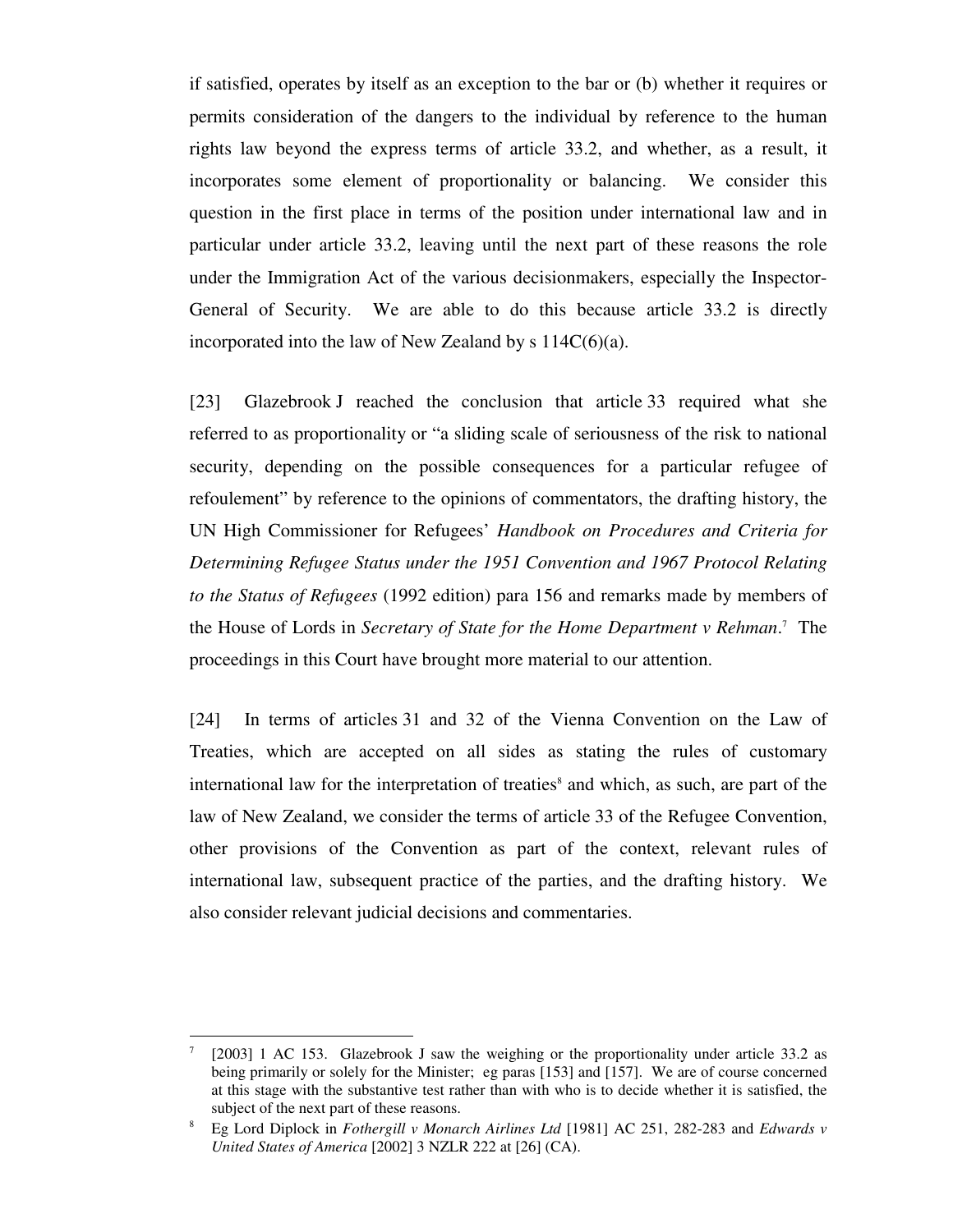### *The plain meaning and the purpose*

[25] Article 33, in its plain terms, first places an obligation on the States parties not to expel a refugee whose life or freedom might be threatened in certain circumstances but, second, notwithstanding that prohibition, empowers them to expel a refugee for certain reasons including the endangering of national security. The two considerations are stated distinctly in each paragraph. According to their ordinary meaning, the two provisions operate in sequence. They are not related in any proportionate or balancing way. The second, if satisfied in its own terms, defeats the prohibition in the first. That is so although, as we have said in paras [19] and [20], the second operates and must be interpreted in the context of the serious consequences of return to persecution contemplated in the first.

[26] The dual purpose of the article is plain enough. The prohibition on exit in para (1) of article 33 mirrors the entry definition in article 1A set out in para [28] but, as with article 1 and its exceptions, the prohibition on exit is not absolute. Those who prepared the Convention<sup>9</sup> were, and the 142 States party to it and the 1967 Protocol now are, willing to allow the entry of refugees and to protect them against deportation to persecution, but that willingness had and has its limits.

[27] That distinct sequential reading, based as it is on the ordinary meaning of the terms of the two paragraphs of article 33 and their purpose, is supported by a consideration of what the proportionality or sliding scale proposition would require. The decision-maker would have to measure against one another two matters which are very difficult to relate: the level of threat to the life or liberty of an individual, on the one side, and, on the other, the level of reasonably perceived danger to the security of the State. While the law may sometimes appear to require such weighing, such an interpretation is to be avoided unless it is plainly called for.

#### *The context*

-

[28] The sequential reading is also supported by the interpretation given to related provisions of the Convention, part of the context in which article 33 is to be read.

<sup>9</sup> See the positions of the United Kingdom and French governments at the 1951 Conference which adopted the Convention, para [37] below.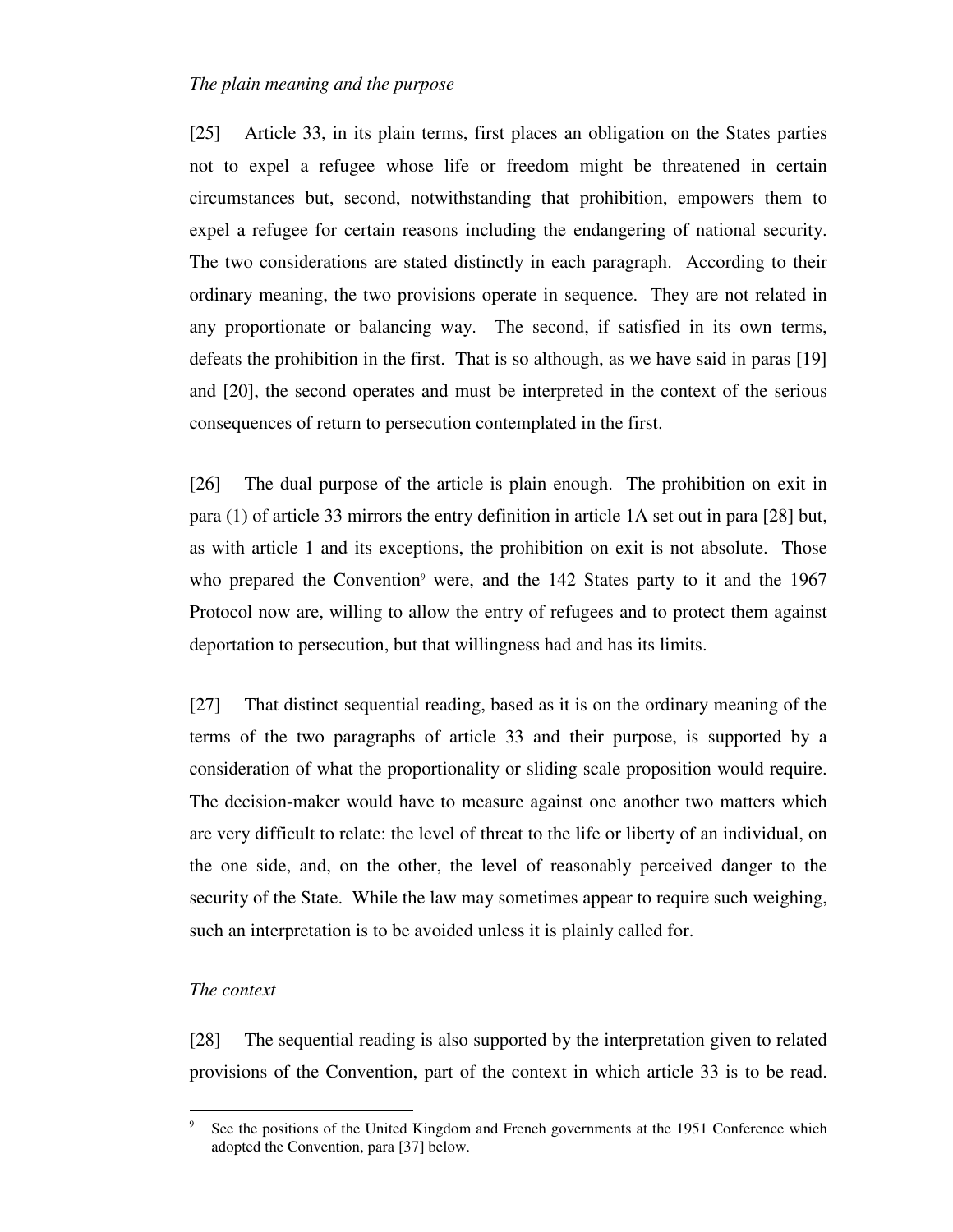Article 1A contains the basic definition of a refugee – persons who owing to a well founded fear of being persecuted for the proscribed reasons are outside their country of nationality and are unable or, owing to such fear, unwilling to avail themselves of the protection of that country. As mentioned, that definition, applicable at the stage of entry, is understandably paralleled by the prohibition on compulsory exit stated in article 33. And, as with that provision relating to exit, the entry obligation is subject to limits: under article 1F(b), the Convention does not protect persons with respect to whom there are serious reasons for considering that, among other things, they have committed serious non-political crimes outside their country of refuge before their admission as refugees.

[29] In the case of entry, as with expulsion, the argument has been made that the gravity of the crime is to be weighed against the gravity of the possible persecution. That very argument was rejected by the Court of Appeal in *S v Refugee Status Appeals Authority*, <sup>10</sup> a judgment to which the Court of Appeal in this case does not appear to have been referred. Article 1F was held to be clear and unambiguous:

It directs attention to the commission of a serious crime, nothing more, nothing less. The seriousness of a crime bears no relationship to and is not governed by matters extraneous to the offending. There is nothing in art 1F to justify reading into its provisions restrictive or qualifying words such as those which would be necessary to require a balancing exercise of the kind suggested.<sup>11</sup>

[30] In support of that conclusion, the Court referred to Canadian, Australian and British authority. It is convenient to mention here that the passage in the UN High Commissioner for Refugees' *Handbook* <sup>12</sup> to which the Court of Appeal referred in this case related to these entry provisions and not to the exit provisions of article 33. With the Court of Appeal in *S*, we do not find the *Handbook's* assertion persuasive. Further, when in the course of 2001 the UN High Commissioner for Refugees undertook a wide ranging consultation on the Refugees Convention fifty years after it had been adopted, the relevant expert roundtable said this in respect of article  $1F(b)$ :

<sup>&</sup>lt;sup>10</sup> [1998] 2 NZLR 291.

 $11$  At 297.

<sup>12</sup> *Handbook on Procedures and Criteria for Determining Refugee Status: under the 1951 Convention and the 1967 Protocol relating to the Status of Refugees* (1988).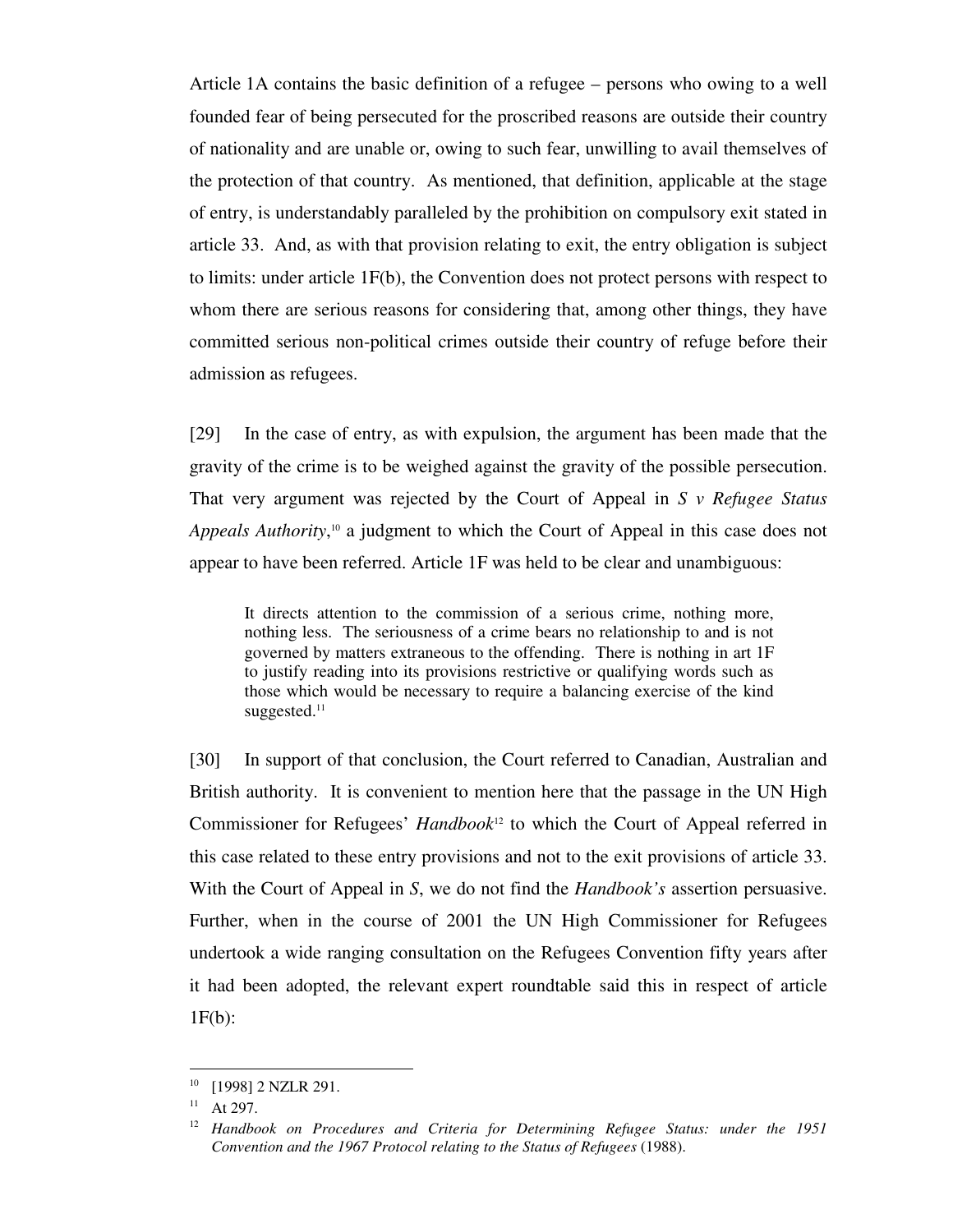12. There was considerable debate on the question of proportionality and balancing. In considering this question:

- (i) State practice indicates that the balancing test is no longer being used in common law and in some civil law jurisdictions.
- (ii) In these jurisdictions, other protection against return is, however, available under human rights law.
- (iii) Where no such protection is available or effective, for instance in the determination of refugee status under UNHCR's mandate in a country which is not party to the relevant human rights instruments, the application of the exclusion should take into account fundamental human rights law standards as a factor in applying the balancing test.

*The meeting did not reach consensus on point (iii), although some support for it was expressed.* It is suggested that this be examined further at the second roundtable in the context of the discussion on Article 33 of the 1951 Convention. 13

## *State practice*

<u>.</u>

[31] That second roundtable, which is of course the one most relevant in this appeal, supported the distinct, sequential reading of the two paragraphs of article 33, without any reference to balancing or proportionality. That is so although the paper on article 33 for the UNHCR roundtable, prepared by two renowned Cambridge international lawyers, Sir Elihu Lauterpacht QC and Daniel Bethlehem QC, did support "the requirement of proportionality":

177. Referring to the discussions in the drafting conference, Weis put the matter in the following terms:

The principle of proportionality has to be observed, that is, in the words of the UK representative at the Conference, whether the danger entailed to the refugee by expulsion or return outweighs the menace to public security that would arise if he were permitted to stay.<sup>14</sup>

178. The requirement of proportionality will necessitate that consideration be given to factors such as:

- (a) the seriousness of the danger posed to the security of the country;
- (b) the likelihood of that danger being realized and its imminence;

<sup>13</sup> Erika Feller, Volker Türk and Frances Nicholson (eds) *Refugee Protection in International Law – UNHCR's Global Consultations on International Protection* (2003) 481 [emphasis added]. The statements adopted by the roundtable may be seen as a step up from academic commentary but not as equivalent to State practice: those participating attended in their personal capacity.

<sup>14</sup> Weis, *The Refugee Convention*, 1951 (1995) 342.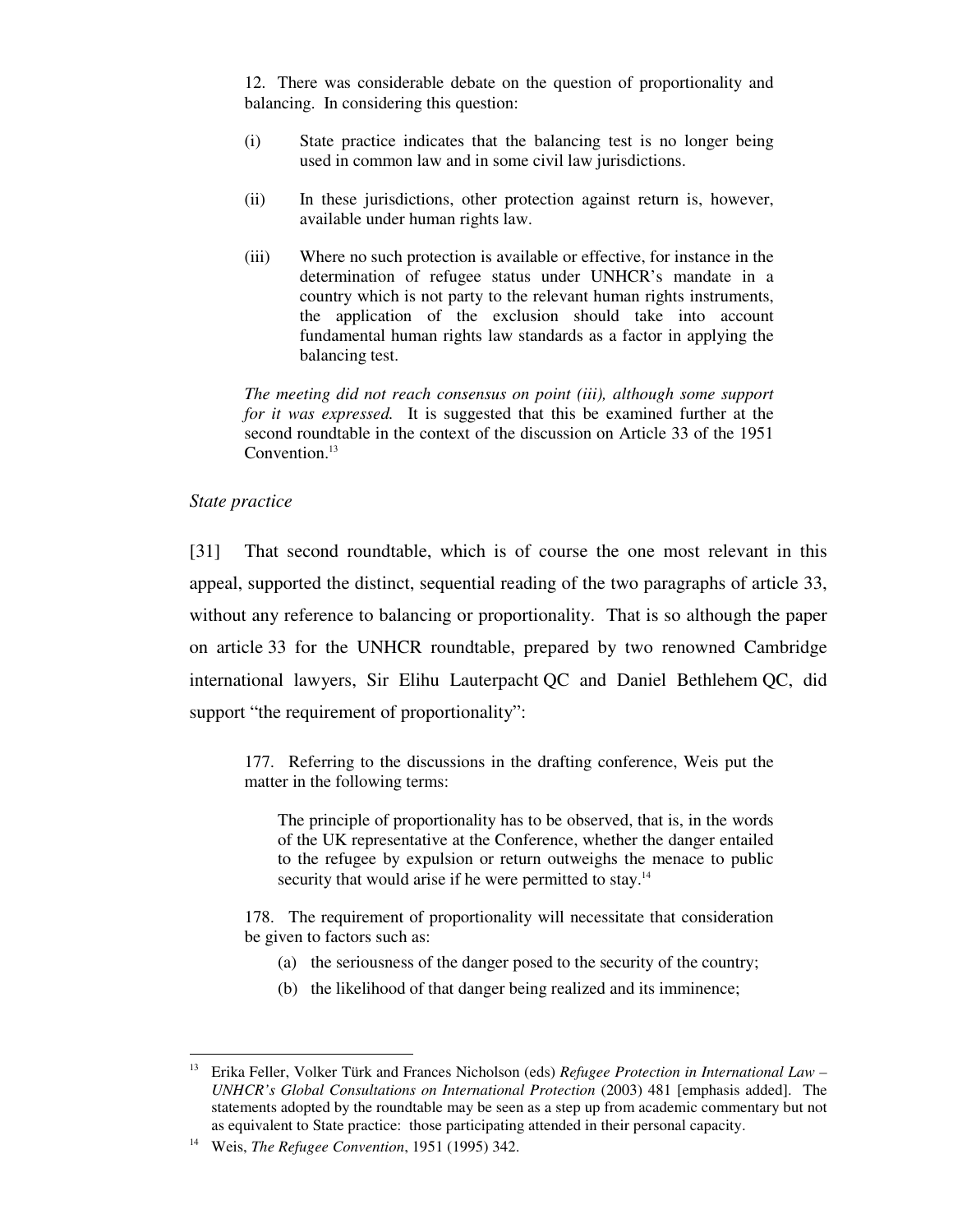- (c) whether the danger to the security of the country would be eliminated or significantly alleviated by the removal of the individual concerned;
- (d) the nature and seriousness of the risk to the individual from *refoulement*;
- (e) whether other avenues consistent with the prohibition of *refoulement* are available and could be followed, whether in the country of refuge or by the removal of the individual concerned to a safe third country.

179. It must be reiterated that a State will not be entitled to rely on the national security exception if to do so would expose the individual concerned to a danger of torture or cruel, inhuman or degrading treatment or punishment or a risk coming within the scope of other non-derogable principles of human rights. Where the exception does operate, its application must be subject to strict compliance with principles of due process of law. 16

[32] Shortly we indicate why we consider the statement made by the United Kingdom representative does not support the principle of proportionality. So far as the listed factors are concerned, it will be observed that the wording of the third is reflected in the third declaration made by the Court of Appeal. <sup>17</sup> If, in terms of the last factor, the prohibition of refoulement is not engaged, then no issue of any kind arises under para (2) of article 33. Later in these reasons, we return to the proposition stated in the first sentence of para 179 and also in para 12(ii) of the conclusions of the article 1F roundtable. Here we note that that proposition does not involve weighing or proportionality; the prohibition is absolute and, if it applies, it avoids any need to make a judgment about danger to national security. In that event, any ruling about the meaning of article 33.2 would be of no practical moment.

[33] More significant than those points is the result of the UNHCR consultation based on the paper. The statement of the broad consensus of the Cambridge expert roundtable comprised seven points. The only one relating to para (2) of article 33

<u>.</u>

<sup>&</sup>lt;sup>15</sup> The authors instance as the other non-derogable rights the prohibitions on the arbitrary deprivation of life and on slavery and servitude, 132 n 105.

<sup>16</sup> Sir Elihu Lauterpacht and Daniel Bethlehem "The scope and content of the principle of *nonrefoulement*: Opinion" in Feller, Türk and Nicholson, n 13 above, 137-138.

<sup>&</sup>lt;sup>17</sup> Para [11] (3) above.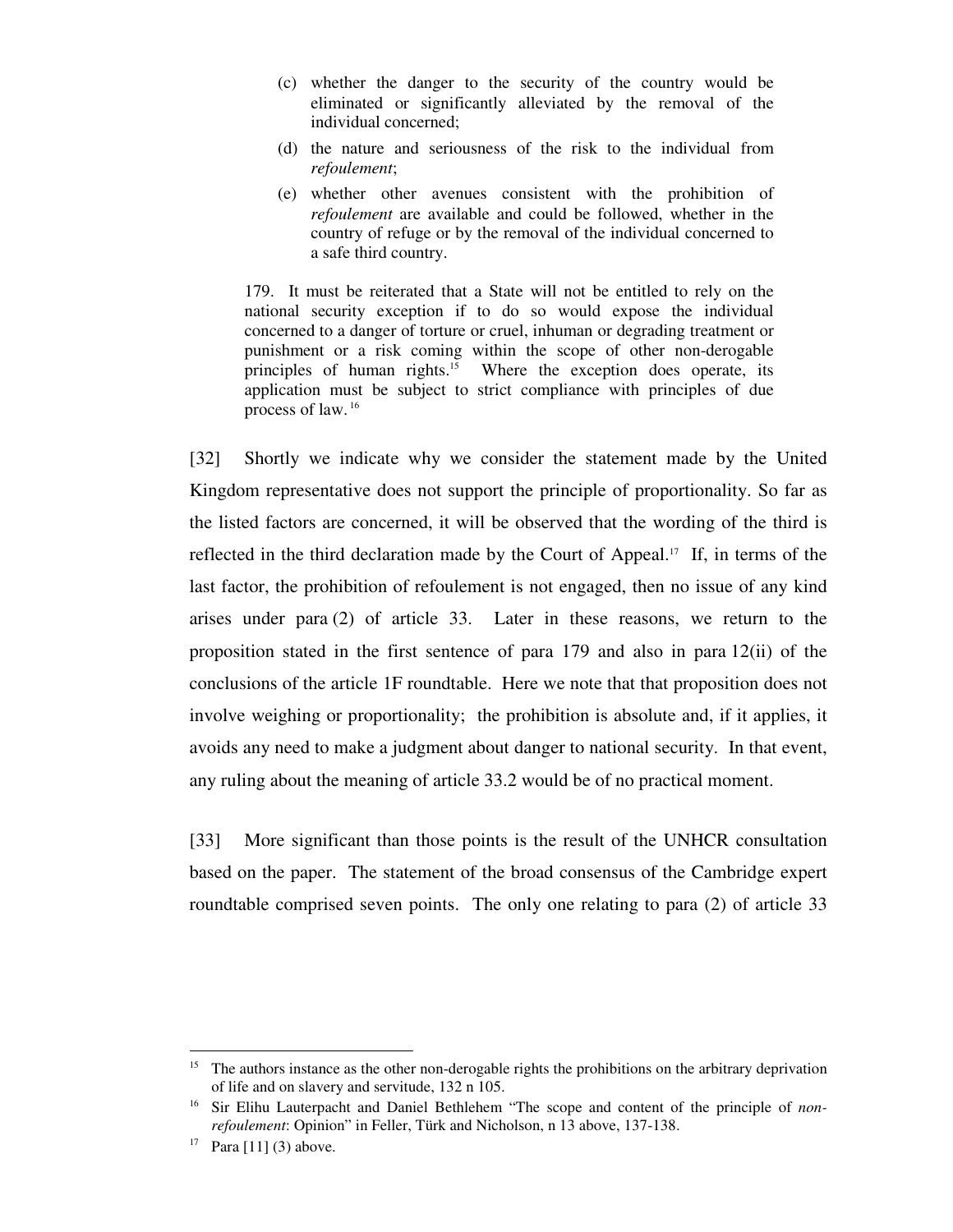gives no indication of any support at all for paras 177 and 178 of the paper and their "requirement of proportionality". It does, by contrast, accept the proposition about torture stated in para 179 and valuably emphasises the need for a narrow reading of the exceptions:

7. There is a trend against exceptions to basic human rights principles. This was acknowledged as important for the purposes of the interpretation of Article 33(2). Exceptions must be interpreted very restrictively, subject to due process safeguards, and as a measure of last resort. In cases of torture, *no* exceptions are permitted to the prohibition against *refoulement*. 18

[34] The UNHCR consultation reflects and in some degree consolidates general state practice bearing on the meaning of the Convention and in particular of article 33. The relevant practice of individual states to which we were referred also does not accept – indeed rejects – any proportionality or weighing and balancing linkage between the assessments made under the two paragraphs of article 33. It is the practice of three major countries of refuge. United Kingdom statutes of 2001 and 2002 make it explicit that article 33.2 shall not be taken to require consideration of the gravity of a threat by reason of which article 33.1 would or might apply.<sup>19</sup> United States legislation makes it explicit that the provision of para (2) of article 33 is an exception to para (1) and provides that an alien who engages in terrorist activity as defined comes within the security limb of the paragraph; that definition includes no element of proportion. It also determines that a five year sentence meets the standard of a "particularly serious crime" for the purposes of the second limb of para (2). 20 That legislative determination of course precludes an argument of balancing or proportionality as does a comparable Australian provision defining "particularly serious crime".<sup>21</sup> The Australian Government in a paper prepared for the UNHCR consultation also rejects proportionality as an element of article 33.<sup>22</sup>

<sup>18</sup> Note 13 above, Summary Conclusions: the principle of *non-refoulement*, 179 [emphasis added].

<sup>19</sup> Anti-Terrorism, Crimes and Security Act 2001, s 34; it makes the same provision for article 1F; see paras [28]-[29] above; and Nationality, Immigration and Asylum Act 2002, s 72(8).

<sup>&</sup>lt;sup>20</sup> 8 USC § 1231(b)(3)(A) and (B): see also §§1227(a)(4)(B) and 1182(a)(3)(B)(iv).

<sup>&</sup>lt;sup>21</sup> Migration Act 1958 s 91U.

<sup>22</sup> *Interpreting the Refugees Convention – an Australian Contribution* (2002) 59. While the paper says there is no requirement in the text of article 33.2 to apply a proportionality test it is open to states for administrative purposes to consider the consequences for a refugee in making the determination under article 33.2.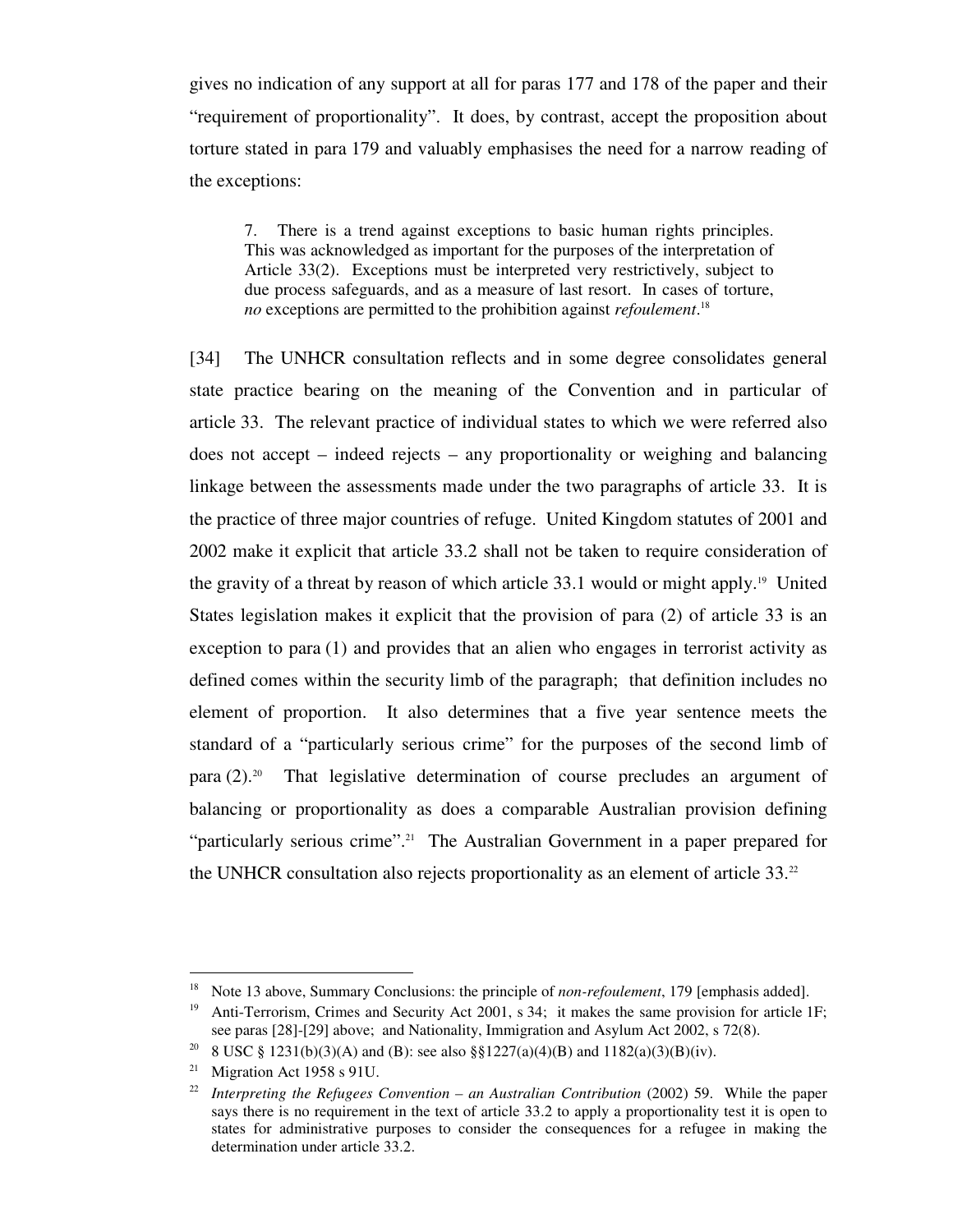#### *Relevant rules of international law*

[35] The process of interpretation of article 33.2 is also to take account of any relevant rules of international law, as indicated by article 31(3)(c) of the Vienna Convention on the Law of Treaties. In that context Mr Harrison took us to commentaries supporting the conclusion that customary international law also prohibited refoulement. The commentaries in their statement of the customary law do not however in their essence go beyond the text of article 33 including its exceptions in the cases of perceived threat to national security and serious criminality affecting public safety. 23 The real significance of the argument that customary international law now prohibits refoulement is for the 50 or so states which are not parties to the Convention and its Protocol. New Zealand of course is. In its case the customary rule cannot add anything by way of interpretation to the essentially identical treaty provision. Nor can the contention, if established, that the rule with its exceptions now has a peremptory or *ius cogens* character.

## *Drafting history*

-

[36] We now turn to the passage in the drafting history of the Convention invoked by Glazebrook J. In terms of article 32 of the Vienna Convention, the drafting history of a treaty is to be invoked only to confirm a meaning reached by the means set out in article 31 or to dispel an ambiguity or a manifestly unreasonable or absurd meaning arising from those other means. Given that the passage from the negotiating history is cited in support of the proportionality reading, the unreasonableness or absurdity ground would have to be invoked. But as already indicated, the ordinary meaning of the terms of article 33 read in context by reference to purpose and supported by subsequent practice is not absurd; to the contrary it is perfectly reasonable. There is the further difficulty that the drafting history does not in fact support a proportionality or balancing proposition. The relevant statement was made by the United Kingdom representative when he spoke in support of the French/United Kingdom amendment proposing the addition to the text of what became para (2) of article 33.

The principal reference is to Lauterpacht and Bethlehem, n 16 above, especially para 219.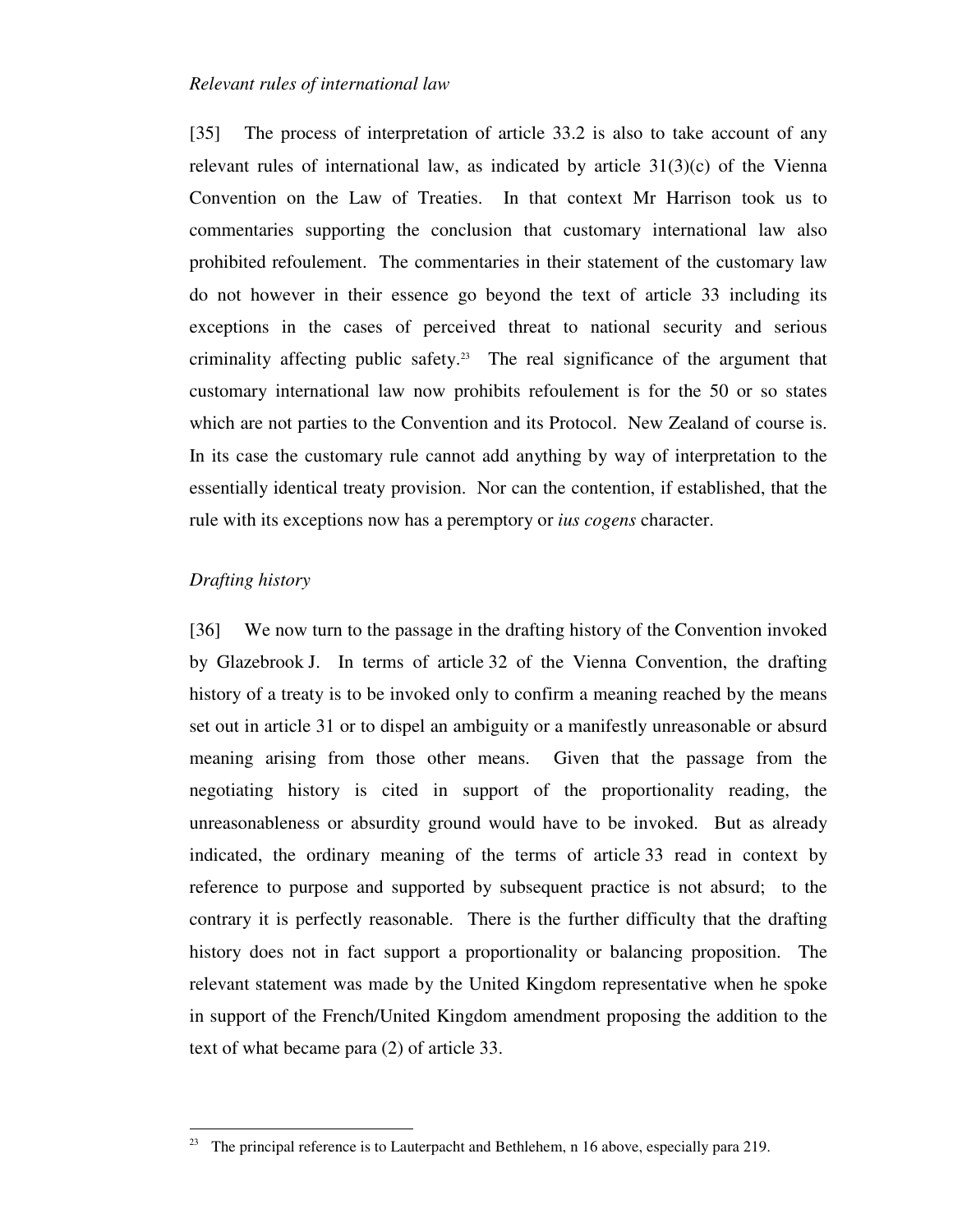[37] The text before the 1951 Conference contained no more than the prohibition on expulsion, essentially in the form now to be found in article 33.1. The United Kingdom Government had commented at the earlier drafting stage on the single paragraph draft that it would continue to act as it had in the past in the spirit of the article. But it had in mind exceptional cases including those where the alien, despite warning, persists in conduct prejudicial to good order and government or where the alien, although technically a refugee, is known to be a criminal. In such exceptional cases it must reserve the right to deport or return the alien to whatever country, including his own, is prepared to receive him. 24 The joint amendment, proposed at the subsequent diplomatic conference called to complete the Convention, followed from that reasoning. The French representative, speaking in support of it, began by drawing the parallel with the exception to the grant of refugee status:

[He] observed that the text of the draft Convention admitted the principle that a State could refuse the right of asylum. It was therefore only just that countries which granted that right should be able to withdraw it in certain circumstances. If they could not do so, they would think twice before granting an unconditional right.

He agreed that the right of asylum was sacred, but people should not be allowed to abuse it. The French and United Kingdom delegations had submitted their amendment in order to make it possible for States to punish activities carried on in the name of that right, but directed against national security or constituting a danger to the community. France and the United Kingdom, however, had no intention of opposing the right of asylum on grounds of indigence. Reasons such as the security of the country were the only ones that could be invoked against that right.

The right of asylum rested on moral and humanitarian considerations which were freely recognized by receiving countries, but it had certain essential limitations. A country could not contract an unconditional obligation towards persons over whom it was difficult to exercise any control, and into the ranks of whom undesirable elements might well infiltrate. The problem was a moral and psychological one, and in order to solve it, it would be necessary to take into account the possible reactions of public opinion.<sup>25</sup>

The representative of the Holy See, commenting on the joint amendment, admitted that it was very difficult to avoid exceptions to any rule, but suggested a narrowing of the states' power:

<sup>&</sup>lt;sup>24</sup> Weis, n 14 above, 325.

<sup>&</sup>lt;sup>25</sup> Conference of Plenipotentiaries on the Status of Refugees and Stateless Persons, Summary Record of the Sixteenth Meeting 11 July 1951. UNGA A/CONF.2/SR.16 pp 6-7.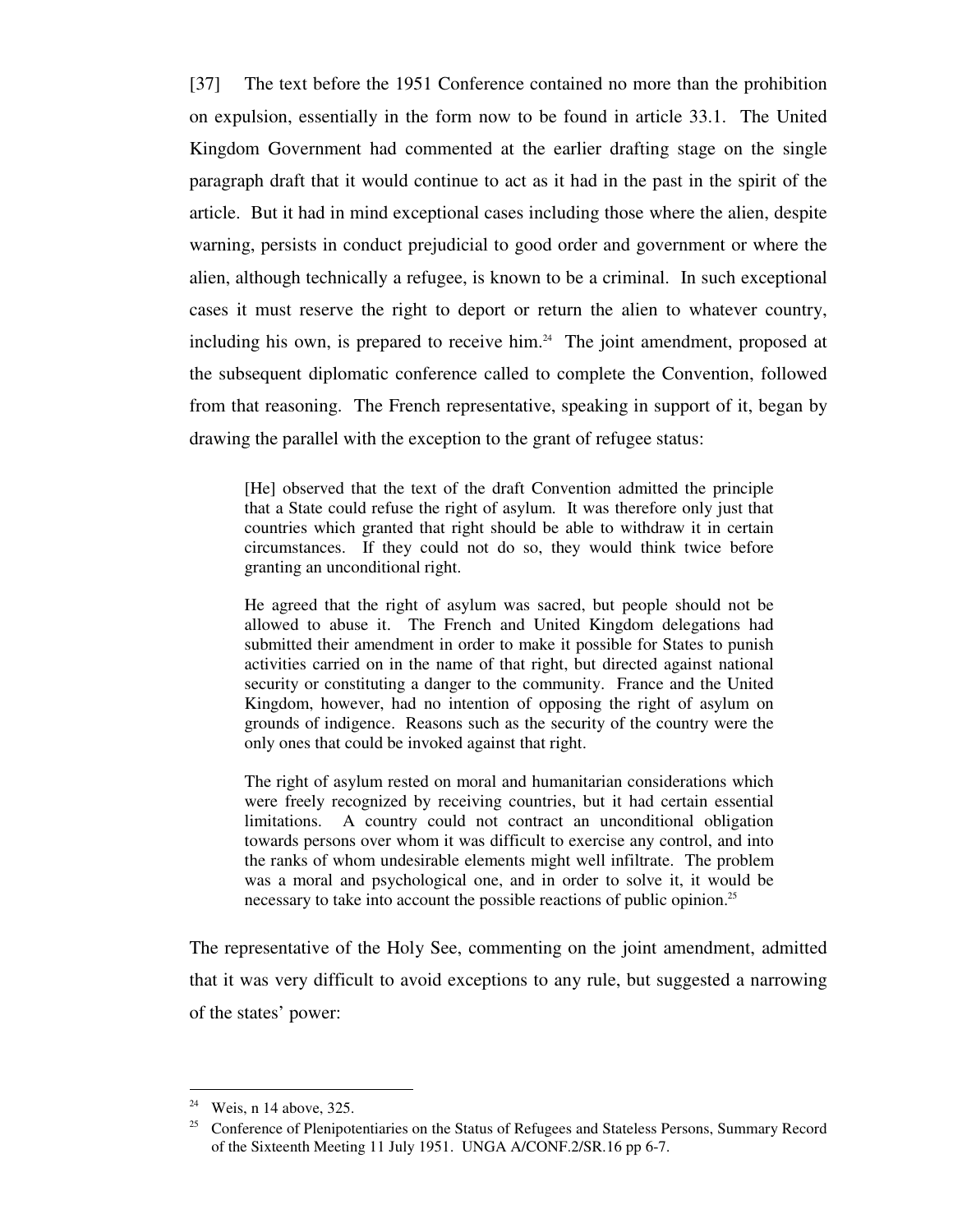What was meant ... by the words "reasonable grounds". He considered that the wording : "may not, however, be claimed by a refugee who constitutes a danger to the security of the country" would be preferable.<sup>26</sup>

It was in response to that proposal for a narrowing of state power that the United Kingdom representative made the comment, emphasised below, quoted by the Court of Appeal and by others:

Mr Hoare (United Kingdom) associated himself with the remarks made by the French representative, who had amply explained the grounds on which States might be justified in making exceptions to the general application of article [33]. The authors of the joint amendment had sought to restrict its scope, so as not to prejudice the efficacy of the article as a whole. It must be left to States to *decide whether the danger entailed to refugees by expulsion outweighed the menace to public security that would arise if they were permitted to stay*. Without such a provision governments might find it difficult to accept article [33], to which, as had been pointed out, reservations could not be entered.<sup>27</sup> It must be borne in mind that the climate of opinion had altered since article [33] had been drafted, and that each government had become more keenly aware of the current dangers to its national security. Among the great mass of refugees it was inevitable that some persons should be tempted to engage in activities on behalf of a foreign Power against the country of their asylum, and it would be unreasonable to expect the latter not to safeguard itself against such a contingency. To condemn such persons to lifelong imprisonment, even if that were a practicable course, would be no better solution.

The representative of the Holy See had raised certain objections to the words "reasonable grounds". As he (Mr Hoare) had suggested their insertion, it was incumbent on him to explain his reason for doing so, which was that it must be left to States to determine whether there were sufficient grounds for regarding any refugee as a danger to the security of the country.<sup>28</sup>

[38] The remainder of the debate suggested no element of balance or proportion. After a minor irrelevant amendment was made to it, the United Kingdom/French proposal was adopted and became what is now para (2) of article 33. We see the British emphasis in the cited passage on letting states weigh relative risks as a response to the Holy See's suggestion which would have restricted states' area for judgment and as not supporting an additional proportionality requirement**.** Nor could the initial French statement be read in that way.<sup>29</sup>

 $26$  Pages 7-8 (original emphasis).

 $27$  See now article 42 of the Convention.

 $28$  Page 8.

<sup>&</sup>lt;sup>29</sup> See also Hathaway and Harvey "Framing Refugee Protection in the New World Disorder" (2001) 34 Cornell Int'l LJ 257, 294.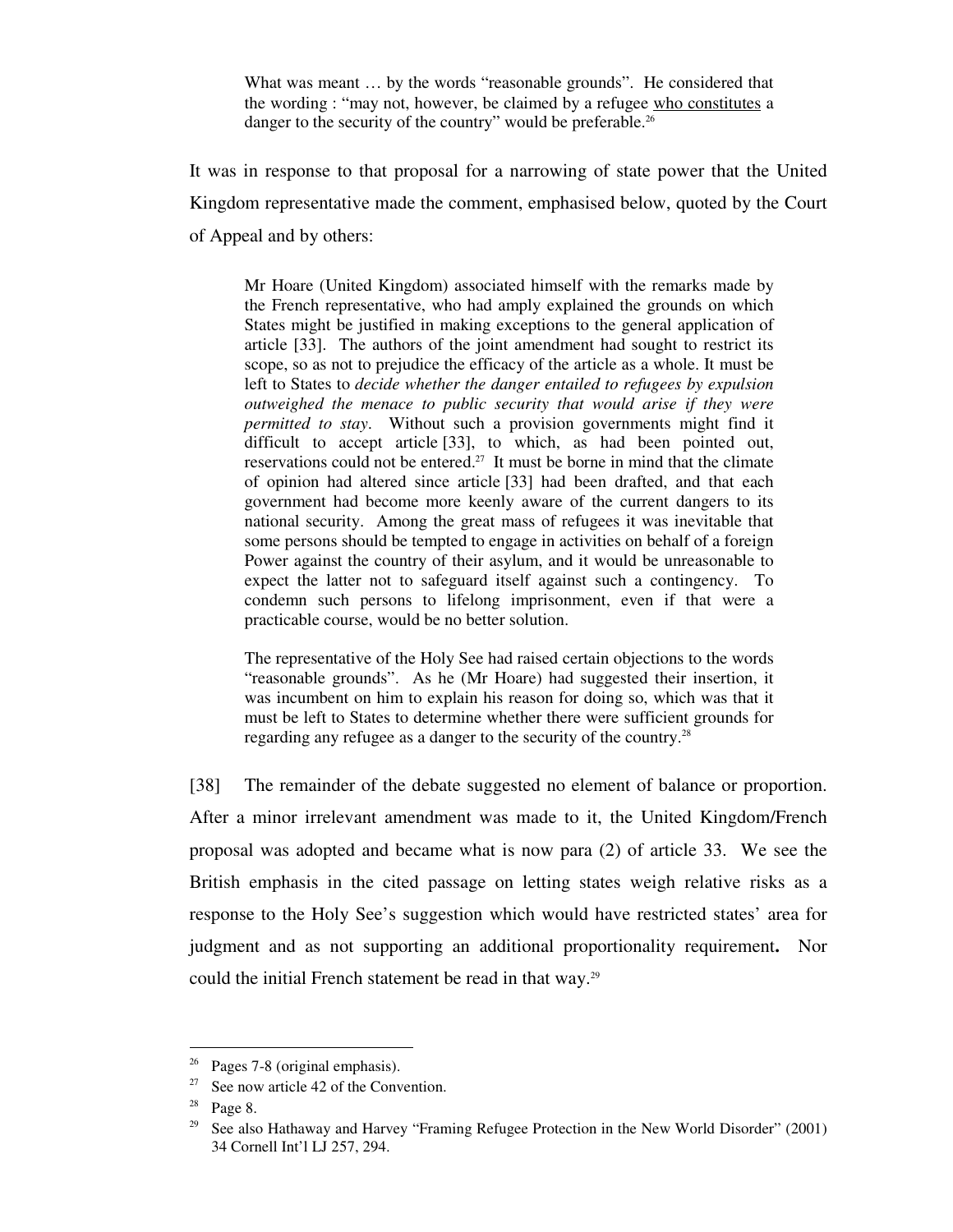#### *Cases and commentaries*

[39] The Court of Appeal records that a balancing approach was taken by the House of Lords in *Rehman.* While there are a number of references to balancing, they were made in a different context. <sup>30</sup> Mr Rehman was not a refugee. Rather, he was a Pakistani national who had been granted entry clearance to the United Kingdom. Five years later he had his application for indefinite leave to stay in the United Kingdom refused by the Home Secretary, who also gave notice that, because of Rehman's association with an organisation involved in terrorist activities in the Indian subcontinent, he had decided to make a deportation order on the ground that it would be conducive to the public good in the interests of national security. That assessment did not involve in any way any risk or danger to Mr Rehman on his return comparable to the assessment to be made under article 33.1. The primary issue was whether the Minister was entitled to take an overall view of national security including indirect effects on it caused by activities directed against other states. The House of Lords ruled that he was so entitled, emphasising the very large policy element which was primarily for the Minister. 31 Accordingly the statements about the Minister's judgment or assessment are not of direct assistance in the determination in this case of whether the weighing and balancing of the impact on the individual or proportionality have a role in the application of article 33.2.

[40] We also do not find the commentaries of great help. We have already discussed the Lauterpacht/Bethlehem opinion. 32 Guy Goodwin-Gill mentions the very broad judgment left to State authorities by the security limb of para (2), but, apparently inconsistently, contends that the application of the "particularly serious crime limb" ought always to involve the question of proportionality, with account taken of the nature of the consequences likely to befall the refugee on return, but of the four cases he cites the two we have been able to access do not support that

 $30$  Eg paras [16], [56].

 $31$  Eg Lord Slynn at [17], Lord Steyn at [28] and [31], and Lord Hoffmann at [50] (leaving no role at all for the courts in national security matters).

 $32$  Paras [31]-[33] above.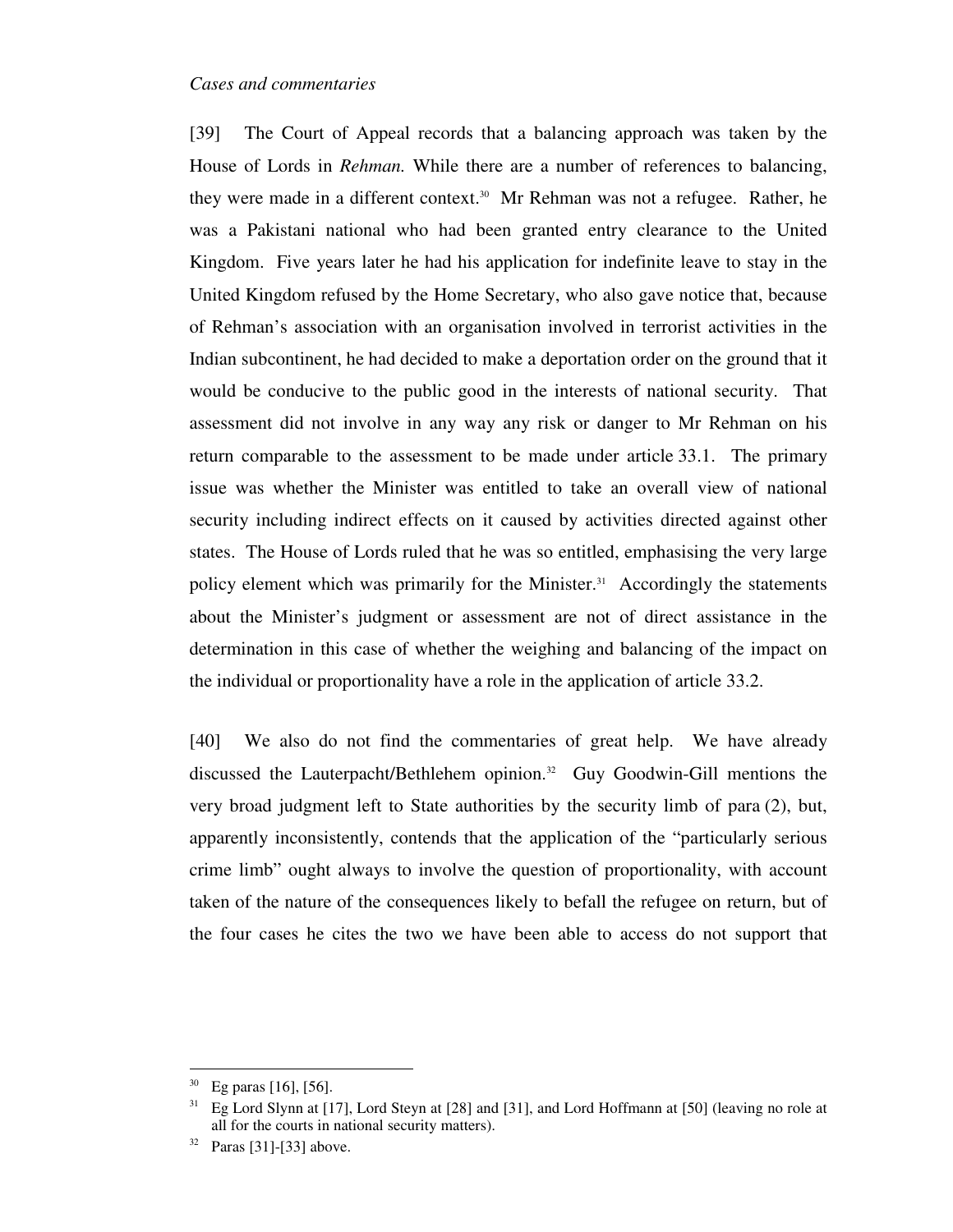position, and he gives no other authority or reason. <sup>33</sup> In the 2001 UNHCR global consultations Geoff Gilbert in his paper on exclusion clauses, including article 1F, also argued for proportionality in that entry context. 34 He refers to a United States decision rejecting the argument and to *Suresh* to support it, but in that case the Canadian Courts were concerned with the application of the guarantee in the Canadian Charter of Rights and Freedoms of the principles of fundamental justice and the express limit to the rights stated in s 1, a provision which has been consistently read as involving assessments of proportionality. Those provisions are in sharp contrast to the wording and structure of article 33. The use of proportionality in *Suresh* has in any event been criticised since it contemplates derogations from absolute protections under international law.<sup>35</sup>

[41] Grahl-Madsen in discussing article 33 in his authoritative *Commentary on the* Refugee Convention 1951<sup>36</sup> makes no reference at all to proportionality.<sup>37</sup> Professor James C Hathaway and Professor Colin J Harvey reject the requirement, calling attention, among other things, to the possibility that it could work in practice against a liberal view of the duty to protect refugees.<sup>38</sup>

#### *The meaning of article 33.2*

[42] We accordingly conclude that the judgment or assessment to be made under article 33.2 is to be made in its own terms, by reference to danger to the security, in this case, of New Zealand, and without any balancing or weighing or proportional

<sup>33</sup> *The Refugee in International Law* (2d 1996) 139-140 and n 107. The US Board of Immigration Appeals in *Matter of Toboso-Alfonso* 12 March 1990 No A-23220644 held only that the offences of the possession of cocaine were not "particularly serious crimes" and rejected the Immigration Service's appeal. It made no reference to balancing. In 1994 the Attorney-General designated the decision as precedent in all proceedings involving the same issue or issues. In *Ipina v INS*, 868 F 2d 511 (1989), the US Court of Appeals for the First Circuit did not even reach the issue presented by para (2), holding that the appellant had not shown she would be subjected to persecution. Again there is no reference to balancing.

<sup>34</sup> Feller, n 16 above, 462-464.

 $35$  Eg Mullan, n 5 above.

<sup>36</sup> A Grahl-Madsen, *Commentary on the Refugee Convention 1951*: Articles 2-11, 13-37, UNHCR (1963 re-published 1997) 232-243.

 $37$  He does quote (at 233) the statement by the United Kingdom representative quoted by the Court of Appeal, but in his lengthy commentary makes nothing at all of it in terms of any requirement of proportionality.

<sup>&</sup>lt;sup>38</sup> Hathaway and Harvey, n 29 above, 294-296.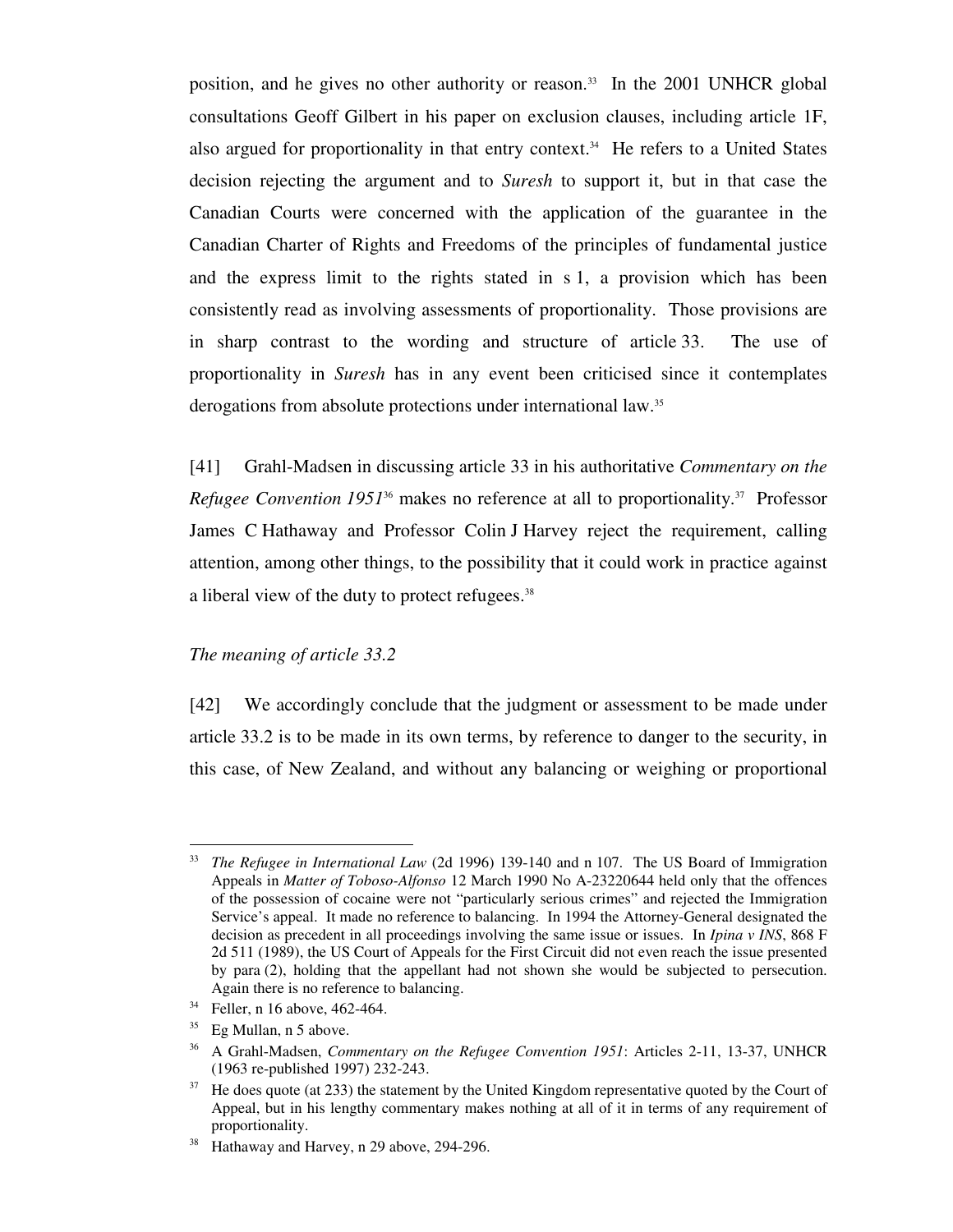reference to the matter dealt with in article 33.1, the threat, were Mr Zaoui to be expelled or returned, to his life or freedom on the proscribed grounds or the more specific rights protected by the New Zealand Bill of Rights Act 1990 read with the International Covenant on Civil and Political Rights and the Convention against Torture and other Cruel, Inhuman or Degrading Treatment or Punishment. Paragraph (2) of article 33 of the Refugee Convention states a single standard.

[43] How can the requirements of article 33.2 be usefully elaborated? As did all members of the Court of Appeal, we draw on the decision of the Supreme Court of Canada in *Suresh*<sup>39</sup> and recall the differing uses of "security of New Zealand" in many different contexts as discussed by the Court of Appeal in *Choudry v Attorney-*General.<sup>40</sup> We emphasise, however, the need for caution in glossing such a statutory text.

[44] One significant feature of para (2) is the contrast between "danger to the security of New Zealand" in its first limb and "danger to the community" in its second, with the second not having a security emphasis but requiring conviction of "a particularly serious crime". Also suggesting a high standard is the consequence of removal to the dangers contemplated by para (1) of article 33. Against those considerations is the wording and drafting history of the provision and its very subject matter which together indicate that the executive has a broad power of appreciation of the relevant facts and considerations.

[45] We adopt essentially the test stated by the Supreme Court of Canada in *Suresh*, a test close to that stated by the Court of Appeal and not really disputed before us : to come within article 33.2, the person in question must be thought on reasonable grounds to pose a serious threat to the security of New Zealand; the threat must be based on objectively reasonable grounds and the threatened harm must be substantial.

[46] We do not include the element of "appreciable alleviation" included in the Court of Appeal's third declaration: that can be read as incorporating the idea of

 $39$  Note 4 above, paras [80]-[92].

<sup>&</sup>lt;sup>40</sup> [1999] 2 NZLR 582, 594-595; see para [135] of the judgment of Glazebrook J.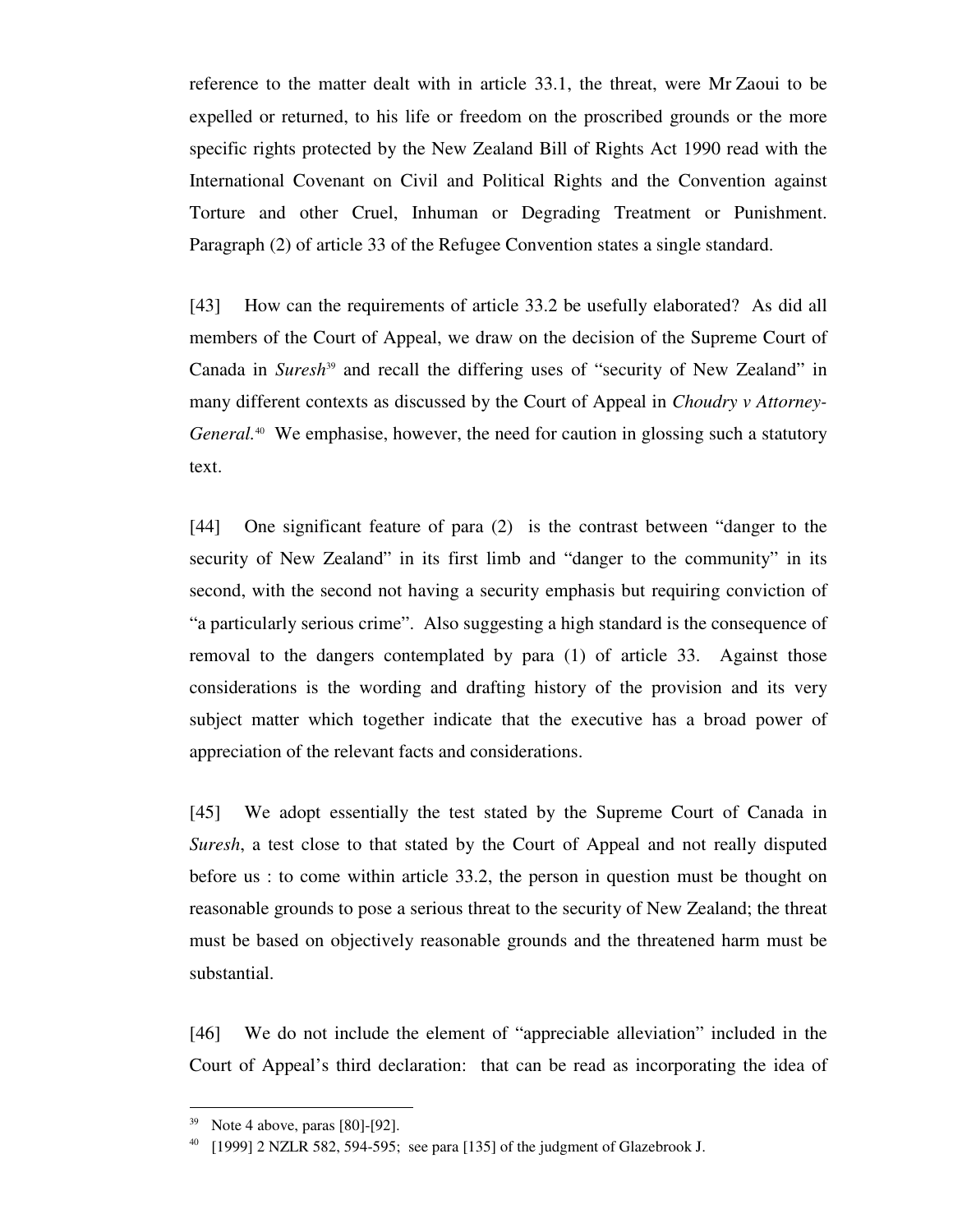proportionality which we have rejected. It also, like the element of "real connection", unnecessarily glosses the test which we have just stated and which, in the hearing, was not disputed in its essentials.

## *Has article 33.2 been amended?*

[47] So far we have been considering the interpretation of article 33.2 in its own terms. A further argument is that the provision has been amended for those states, including New Zealand, which are also parties to the Convention against Torture. Article 3(1) of that Convention provides:

No State Party shall expel, return (*refouler*) or extradite a person to another State where there are substantial grounds for believing that he would be in danger of being subjected to torture.

The argument is that the limits on non-refoulement in para (2) of article 33 are overridden in the case where torture is threatened.

[48] Much the same argument is made in respect of threats of arbitrary death, as well as of torture, by reference to articles 6(1) and 7 of the ICCPR:

6(1). Every human being has the inherent right to life. This right shall be protected by law. No one shall be arbitrarily deprived of his life.

…

7. No one shall be subjected to torture or to cruel, inhuman or degrading treatment or punishment. …

While those provisions do not expressly deal with state action such as expulsion or deportation which is likely to lead to death or torture in another country, they, like their counterparts in the European Convention on Human Rights, have been applied to such actions by the Human Rights Committee and the European Court of Human Rights. We come back to that matter in the last part of these reasons.

[49] Mr Harrison submits that article 33.2 has been amended by those provisions. He depends on article 30(3) and (4)(a) of the Vienna Convention which, he says, states the relevant rule of treaty law:

3. When all the parties to the earlier treaty are parties also to the later treaty … the earlier treaty applies only to the extent that its provisions are compatible with those of the later treaty.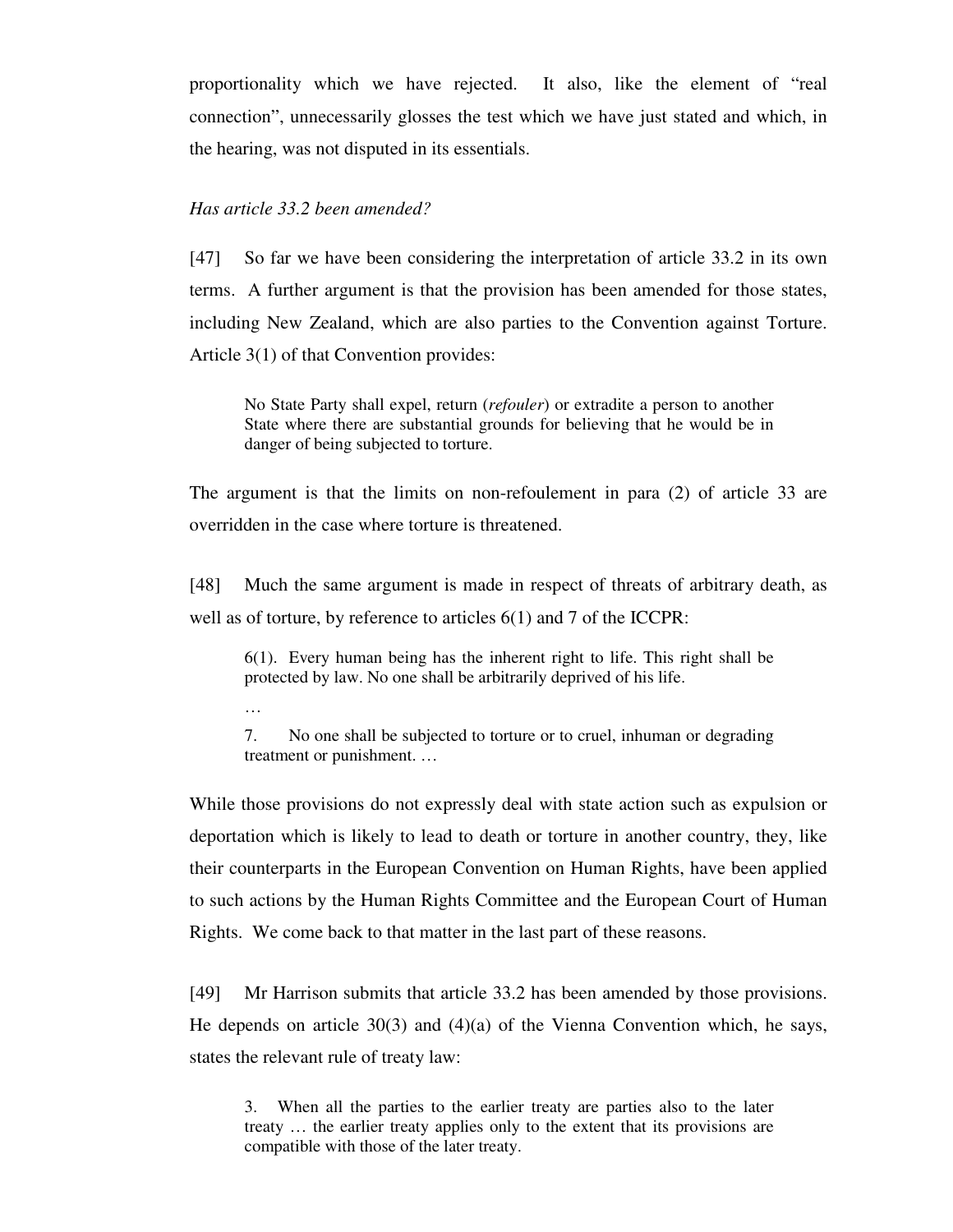4. When the parties to the later treaty do not include all the parties to the earlier one:

(a) as between States parties to both treaties the same rule applies as in paragraph 3;

Paragraph 5 reads in part:

5. Paragraph 4 is without prejudice to article 41 [which is about the amendment of treaties] … .

[50] Those provisions are designed for treaties that create bilateral rights and obligations. They do not easily apply to the present situation where the obligations of article 33 are in substance unilateral as well as being owed *erga omnes* (to all the other parties collectively). More significantly in the present context, the provisions do not, contrary to the submissions, regulate the amendment of treaties. That is a matter dealt with in articles 39-41 which are not applicable in the present case. Rather, as the heading to article 30 shows, its provisions concern the application of successive treaties relating to the same subject matter. That is to say, article 33.2 of the 1951 Convention has not itself been amended by the later ICCPR and Torture Convention.<sup>41</sup> Rather, they have to be applied in a successive way. And there is the further consideration that it is only article 33.2 of the 1951 Convention that is incorporated into New Zealand law by Part 4A of the Immigration Act. As already indicated, we later consider the ways in which those additional treaty provisions are implemented in New Zealand law.

## *Or voided in part by a peremptory norm?*

<u>.</u>

[51] A final argument goes a step beyond the amendment contention. It is that the prohibition on refoulement to torture has the status of a peremptory norm or *ius cogens* with the consequence that article 33.2 would now be void to the extent that it allows for that: see article 64 of the Vienna Convention. 42 While there is

<sup>&</sup>lt;sup>41</sup> The European Court of Human Rights reached a similar conclusion in respect of article 3 of the European Convention and articles 32 and 33 of the Refugee Convention in *Chalal v United Kingdom* (1996) 23 EHRR 413 para 80.

<sup>42</sup> Whether international law recognised *ius cogens* or peremptory norms was the subject of controversy in the lead up to the preparation of the Vienna Convention, eg Sinclair *The Vienna Convention on the Law of Treaties* (2d ed 1984) ch 7 and Reuter *Introduction to the Law of Treaties* (1989) 109-112 and 143-144. Since the Convention included provisions on peremptory norms the debate has moved on to the instances of such norms.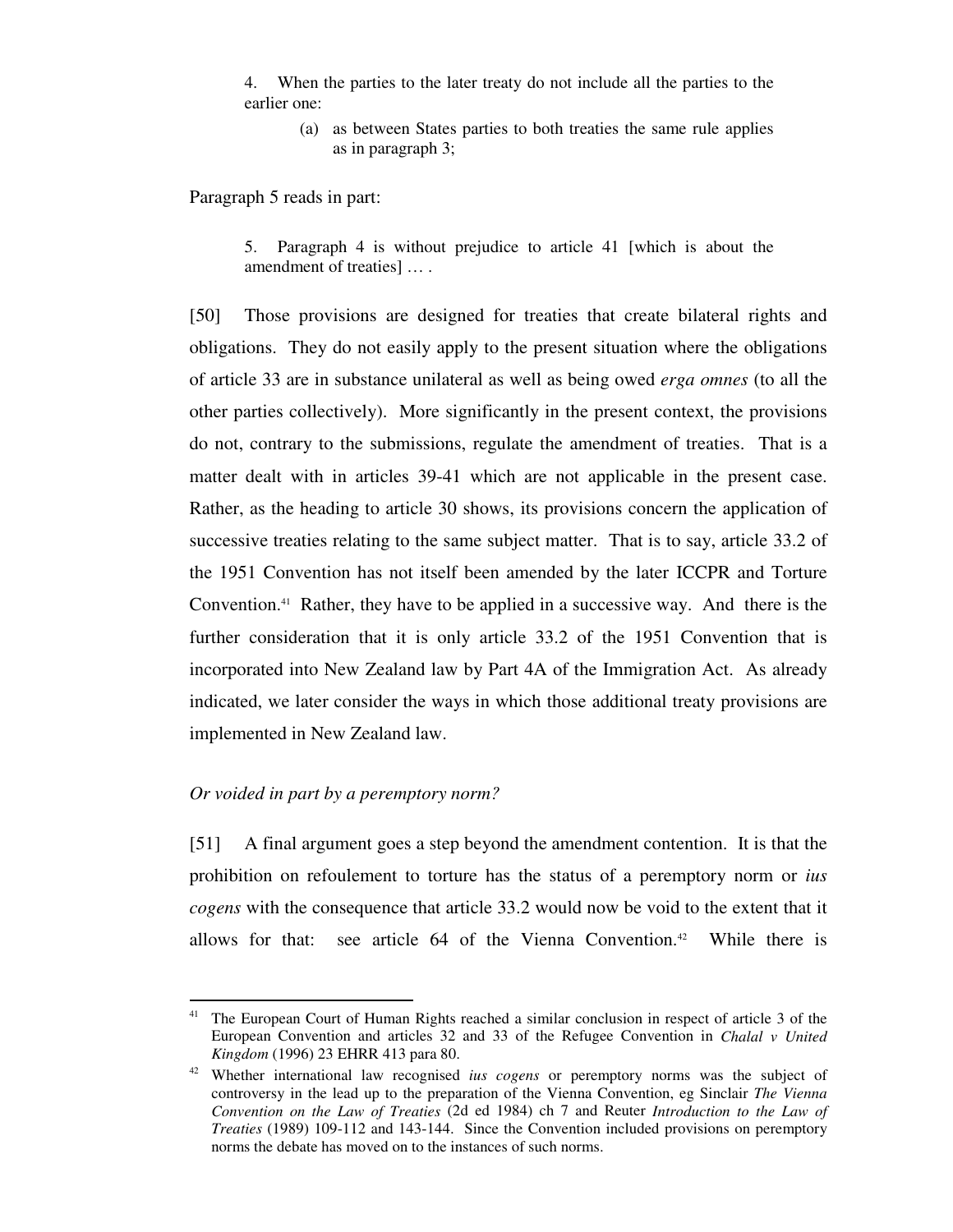overwhelming support for the proposition that the prohibition on torture itself is *ius cogens,* <sup>43</sup> there is no support in the state practice, judicial decisions or commentaries to which we were referred for the proposition that the prohibition on refoulement to torture has that status. 44 So far as state practice and the commentators are concerned the position appears clearly in the legislation mentioned earlier and the papers prepared for, and the statements emerging from, the 2001 UNHCR consultation. They set out the absolute propositions about torture and arbitrary death distinctly from the requirements of article 33: the obligations are successive, not merged.

### *Conclusion*

[52] We accordingly conclude that those applying article 33.2 under Part 4A of the Immigration Act are to apply it in its own terms. In particular, to come within article 33.2, the person in question must be thought on reasonable grounds to pose a serious threat to the security of New Zealand; the threat must be based on objectively reasonable grounds and the threatened harm must be substantial.

# **2 The scope of the functions under Part 4A and their allocation between the Director, the Inspector-General and the Minister**

[53] The Attorney-General contends that the Director is concerned under Part 4A only with national security considerations, including in this particular case whether the test in article 33.2 is met. The factors to be considered by the Inspector-General

<u>.</u>

<sup>43</sup> Eg *Siderman de Blake v Argentina*, 965 F 2d 699 (1992) 714-719; *Prosecutor v Anto Furundzija* (Judgment) (10 December 1998) IT-95-17/1-T (Trial Chamber, ICTY) paras 144, 147, 153-154, *R v Bow Street Metropolitan Stipendiary Magistrate, ex parte Pinochet Ugarte (No 3)* [2000] 1 AC 147, 198, 275 and 290 and all the authorities they refer to.

<sup>&</sup>lt;sup>44</sup> The submissions refer to:

<sup>(</sup>a) UNHCR Executive Committee Conclusions (1996), but, while stressing the fundamental importance of the principle of non refoulement, they do not address the *ius cogens* issue;

<sup>(</sup>b) Lauterpacht and Bethlehem, n 16 above, but the relevant passages do not say that the prohibition on refoulement to torture makes article 33.2 void to that extent (paras 53 and 195) or they address the customary law status of the prohibitions on refoulement (paras 230-253);

<sup>(</sup>c) Gilbert on article 1F, but he too does not contend that the later developments relating to torture voids part of article 33.2; and

<sup>(</sup>d) de Wet (2004) 15 EJIL 97, 118, which may support the proposition, although the argument is unclear, and it cannot in any event stand against the practice to the contrary.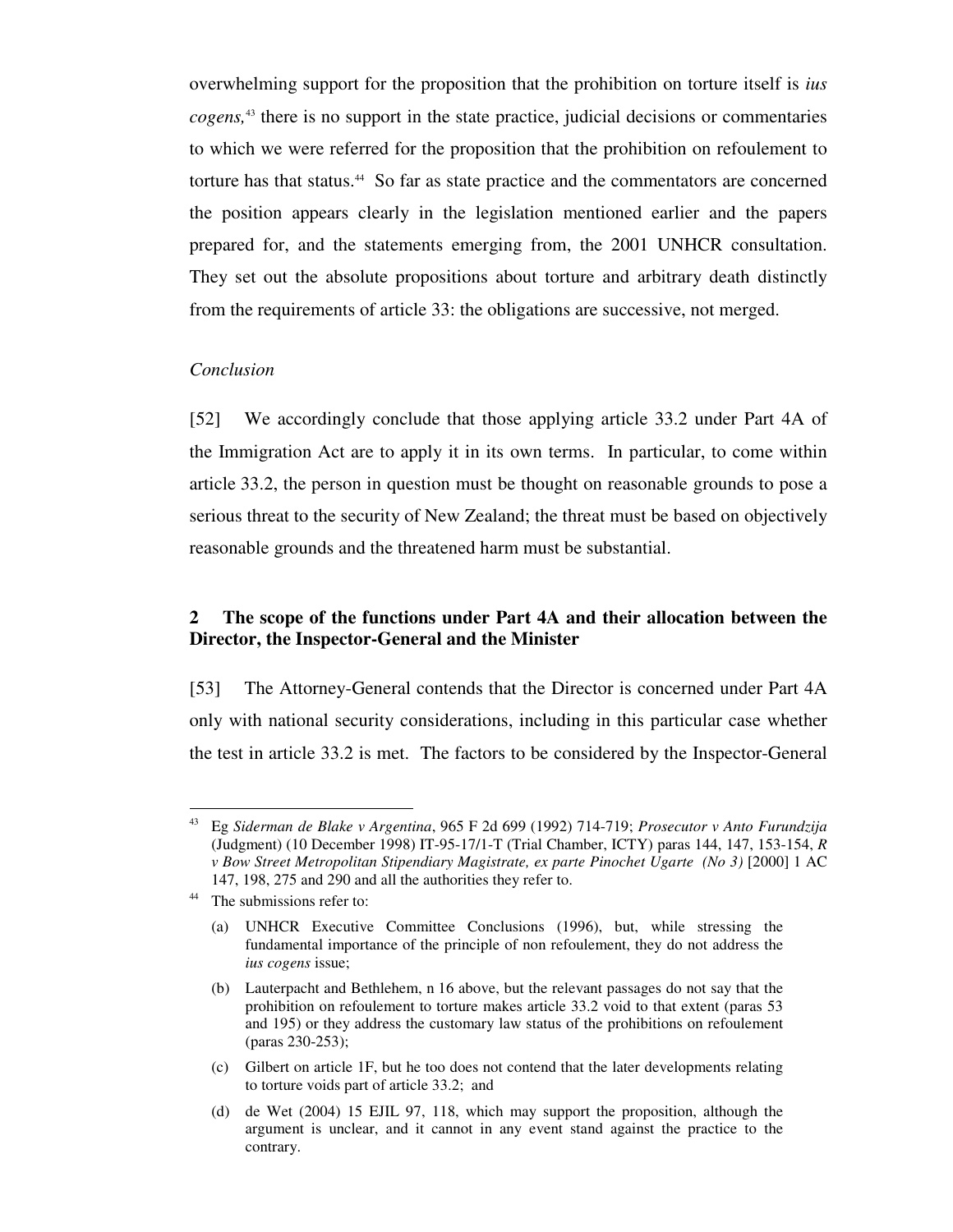of Intelligence and Security are the same : that officer's role is a specific and limited one and does not extend to questions about the consequences for the individual of removal or deportation. Rather, it is the Minister of Immigration who is concerned with those matters, including any relevant international human rights obligations protecting Mr Zaoui.

[54] Mr Harrison, for Mr Zaoui, submits to the contrary that the Inspector-General, in exercise of his functions under Part 4A, is obliged to determine the potential adverse consequence for the individual; those consequences are then to be weighed against the claimed danger to the security of New Zealand. On this view, while the Crown rightly accepts that it must give effect to Mr Zaoui's rights under the Bill of Rights and related provisions of international law, it wrongly seeks to pigeonhole them to the Minister at a stage after the security risk certificate has been confirmed.

[55] These contentions require us to give close attention to the provisions of the relevant legislation, their purpose and the wider context in which they are to be read.

[56] We begin with s 114D under which the Director of Security has the power to provide a security risk certificate if he is satisfied that three stated conditions are satisfied. They are the conditions set out in the certificate in this case.<sup>45</sup> One of them is that the person meets the relevant security criteria – here those stated in s  $114C(6)(a)$  and  $(4)(a)$  involving danger to the security of New Zealand in terms of article 33.2 of the Convention and being a threat to national security in terms of s 72 of the Act. In making that decision the Director may take into account relevant information in addition to classified security information. The certificate by itself has no immediate effect. For that to happen the Minister of Immigration must make a preliminary decision to rely on the certificate. Before making that decision the Minister may, but need not, have an oral briefing from the Director, the content of which may not be recorded by or for the Minister, who also may not divulge the contents of the briefing. 46 A Minister who does rely on a certificate is not obliged to give reasons for the decision and may not be compelled in any proceedings to

 $45$  Para [3] above.

 $46$  Section 114E.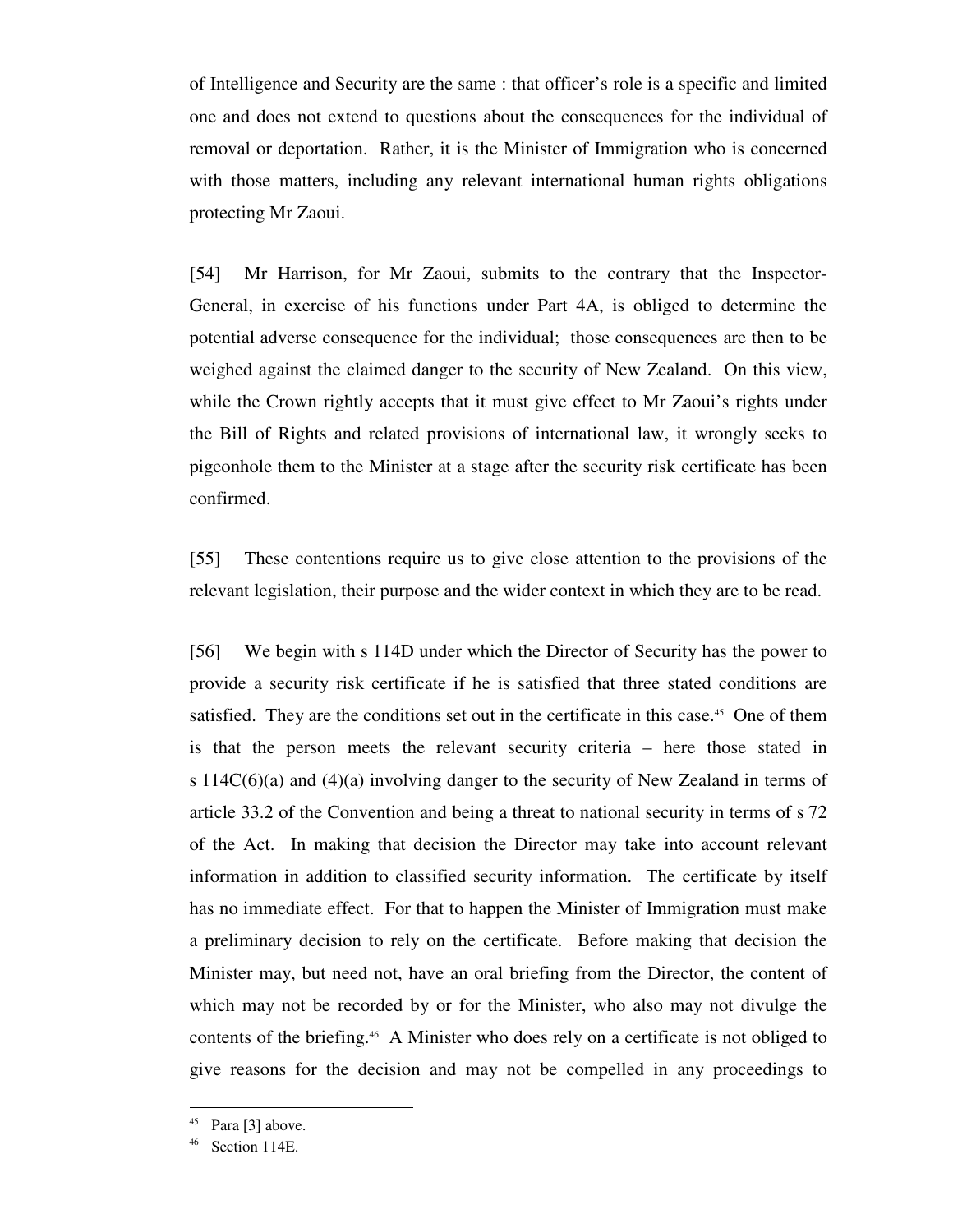provide those reasons. 47 One effect of the Minister's preliminary decision is to suspend the processing of immigration applications and proceedings.<sup>48</sup>

[57] The person may then seek a review by the Inspector-General of the decision to make the security risk certificate. 49 Section 114I(4) is central:

(4) The function of the Inspector-General on a review is to determine whether—

- (a) The information that led to the making of the certificate included information that was properly regarded as classified security information; and
- (b) That information is credible, having regard to the source or sources of the information and its nature, and is relevant to any security criterion; and
- (c) When a relevant security criterion is applied to the person in light of that information, the person in question is properly covered by that criterion—

and thus whether the certificate was properly made or not.

[58] This provision closely (if not exactly) tracks s 114D(1) under which the Director acts at the beginning of the process, as appears from the certificate given in this case.<sup>50</sup> We return to the function set out in s  $114I(4)$  after considering the procedure the Inspector-General is to follow in undertaking the review.

[59] The Inspector-General, who must be a former High Court Judge and who has similar tenure, <sup>51</sup> in undertaking the review

- may, like the Director, take into account relevant information in addition to the classified security information $52$
- has all the powers conferred by the Inspector-General of Intelligence and Security Act 1996, with prescribed provisions applying with necessary modifications to the review<sup>53</sup>

<sup>47</sup> Section 114F.

<sup>48</sup> Section 114G.

<sup>&</sup>lt;sup>49</sup> Sections 114H(1) and 114I(1) and (2).

 $50$  Para [3] above.

<sup>&</sup>lt;sup>51</sup> Inspector-General of Intelligence and Security Act 1996 ss  $5(3)$ ,  $6(2)$  and 7.

 $52$  Section 114I(4) of the 1987 Act.

<sup>53</sup> Section 114I(6)(a) and (b).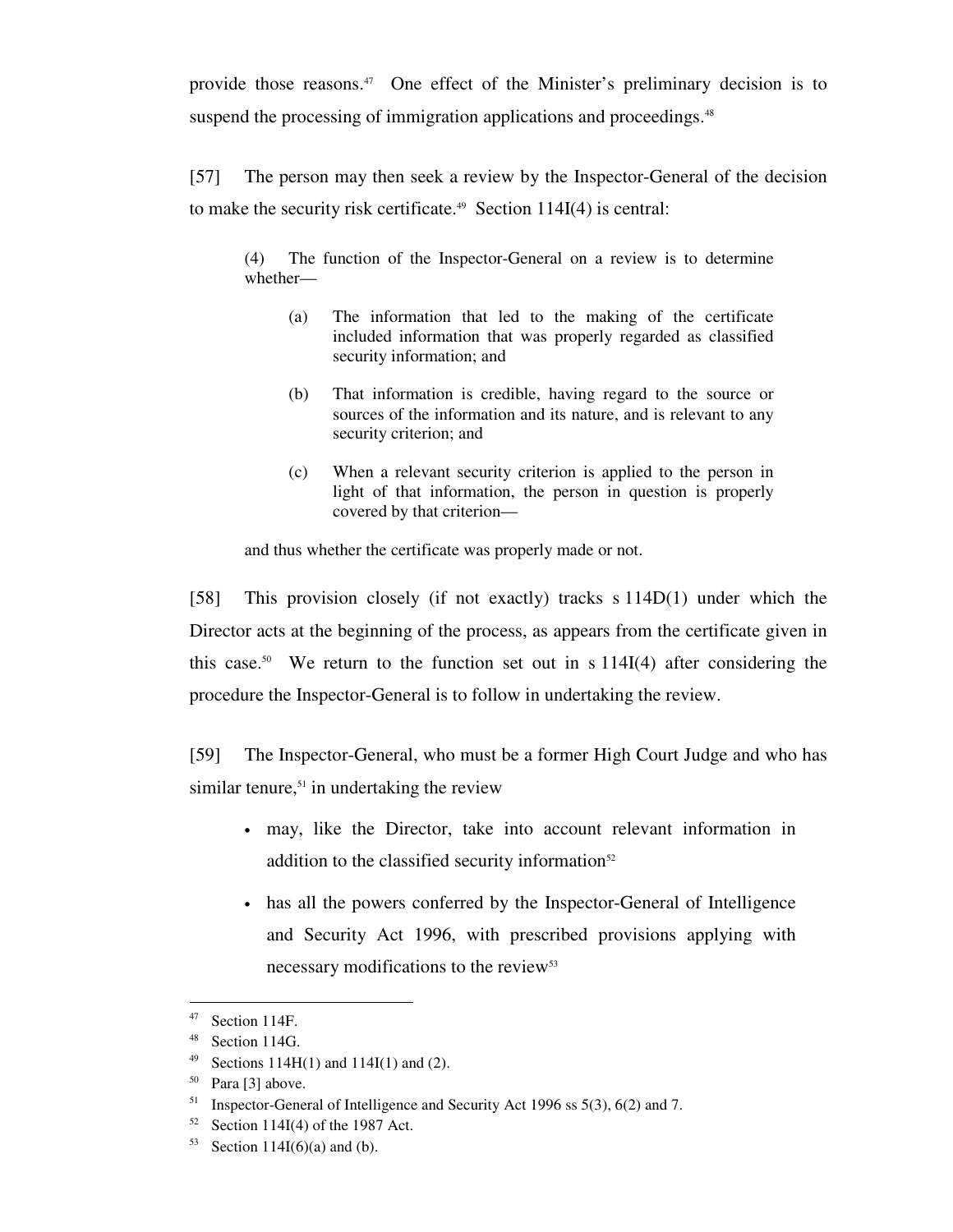• is to be provided with the Labour Department file and any other relevant information held by it. 54

The person seeking review of the Director's decision to make the certificate may

- be represented by counsel or otherwise in the dealings with the Inspector-General 55
- have access to the extent provided by the Privacy Act to information about the person other than classified security information<sup>56</sup>
- make written submissions about the matter whether or not they also wish to be heard under one of the prescribed provisions of the 1996 Act. $57$
- [60] The prescribed provisions which are to apply with necessary modifications
	- require the Inspector-General to have regard to the requirements of security<sup>58</sup>
	- permit the person to be heard, to be represented by counsel or any other person, and to have other persons testify to their record, reliability and character 59
	- enable the Inspector-General to receive such evidence as the Inspector-General thinks fit, whether admissible in a court of law or not 60
	- require the inquiry to be conducted in private $61$
	- enable the Inspector-General to hear evidence separately and in private if the interests of justice so require or to do otherwise would be

<sup>-</sup>54 Section 114I(6)(c).

<sup>55</sup> Section 114H(2)(a).

<sup>56</sup> Section 114H(2)(b).

 $57$  Section 114H(2)(c).

<sup>58</sup> Section 13 of the 1996 Act.

 $59$  Section 19(4).

 $60$  Section 19(5).

 $61$  Section 19(6).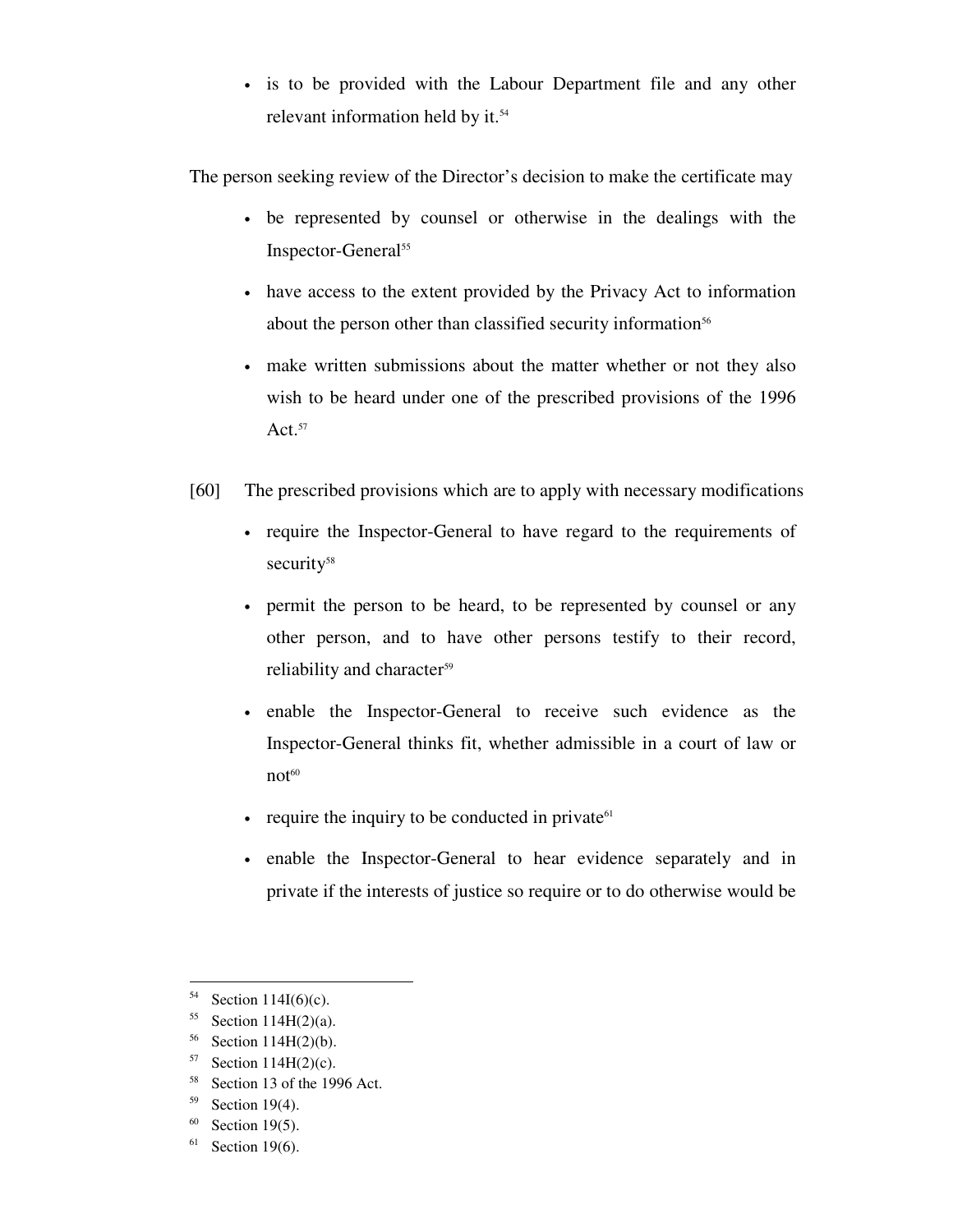likely to prejudice national interests stated in the Act or the privacy of an individual 62

- require the Inspector-General to give a security agency or person the opportunity to be heard if there may be sufficient grounds to make a report or recommendation adversely affecting them<sup>63</sup>
- enable the Inspector-General to require persons to produce documents and to give information,<sup>64</sup> with those persons having the privilege of witnesses in court proceedings<sup>65</sup>
- enable the Inspector-General, subject to the provisions of the Act, to regulate the proceedings in such a manner as the Inspector-General thinks fit 66
- place limits on the disclosure by the Inspector-General of certain security information,<sup>67</sup> impose secrecy obligations<sup>68</sup> and restrict publication.<sup>69</sup>

[61] The decision of the Inspector-General must be accompanied by reasons<sup>70</sup> and if the Inspector-General confirms the certificate the person may appeal to the Court of Appeal on a point of law. 71

[62] One aspect of the Inspector-General's process can be conveniently resolved at this stage. It concerns the role, if any, of the Director during the course of the review in providing the Inspector-General with further relevant information which may become available to the Service during the review period. Mr Harrison submits that the Director's role is complete when he issues the initial certificate, with the qualification that if something new and startling appeared he might issue a new

<sup>62</sup> Section 22, referring to s  $26(3)$ .

 $63$  Section 19(7).

<sup>&</sup>lt;sup>64</sup> Section 23.

 $65$  Section 24(3).

 $66$  Section 19(8).

<sup>&</sup>lt;sup>67</sup> Section 26.

<sup>&</sup>lt;sup>68</sup> Section 28.

<sup>&</sup>lt;sup>69</sup> Section 29.

 $70$  Section 114J(4).

 $71$  Section 114P.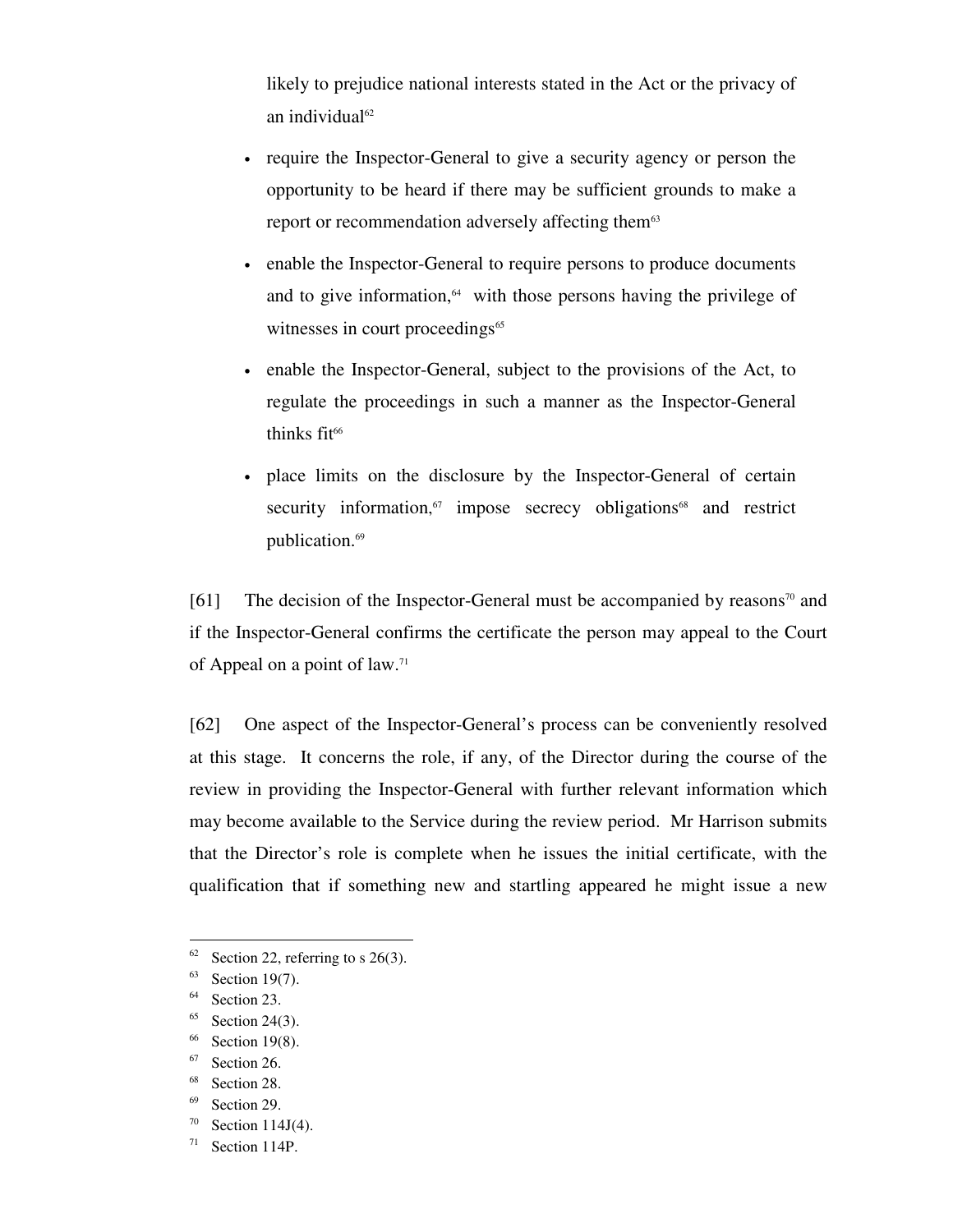certificate; and if the information were favourable to the person he should either withdraw the certificate or provide a summary. We do not read the legislation as imposing such limits. The Inspector-General has broad powers to seek and indeed require evidence and documents and the Director is, as well, entitled to be heard if the SIS may be the subject of a critical report. We would see it as part of the Director's responsibility to provide relevant information, including updated information, to the Inspector-General who must of course be alert to the upholding of the right of the person to be heard.

[63] The procedural provisions have two characteristics among others. They are very close to those included in the Ombudsmen legislation since 1962, with an inquisitorial and informal cast. But, second and qualifying that, they expressly give the individuals concerned the right to a hearing, in provisions copied over from the New Zealand Security Intelligence Service Act 1969.<sup>72</sup> Those more specific protection provisions recognise that the focus of the Inspector-General's function is on alleged concerns about or conduct of the individuals in question. In particular those persons have the right to be heard, to be represented, to have access to information, to make written submissions and to call testimony about their record, reliability and character. That is all of course subject to restraints in respect of classified security information and national security more generally.

[64] The first of the characteristics identified – the inquisitorial, Ombudsmen Act based emphasis – tends to support the Attorney-General's argument that the processes are aimed at nothing more than examining the decisions under review for error. They are bounded by those decisions. The second characteristic may be seen as more equivocal but it too focuses on the actions of the individuals rather than on possible consequences for them.

[65] The main support for the Attorney-General's argument comes however from the consistent statement throughout the relevant provisions of Part 4A setting out the Inspector-General's functions. Further support for that argument comes from the

Compare s 18(3) of the Ombudsmen Act 1975.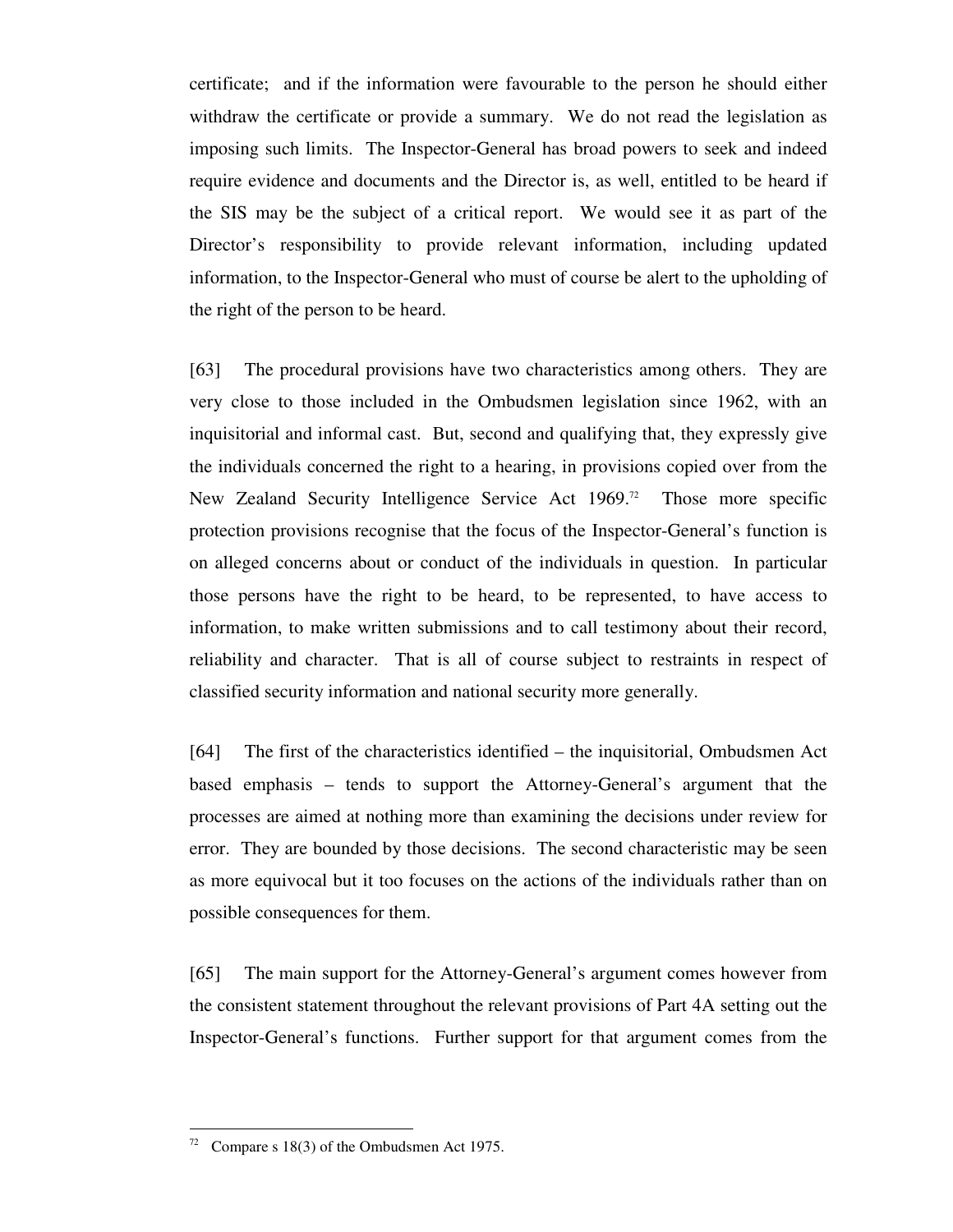1996 Act. We begin with the provisions of Part 4A setting out the Inspector-General's functions.

[66] The person subject to the Director's certification "may ... seek a review by the Inspector-General of Intelligence and Security of the decision of the Director of Security to make the security risk certificate".<sup>73</sup> The noun "review", which recurs throughout the relevant sections, means in this context looking over a particular thing again with a view to the correction or improvement of that thing. The more specific legal meaning (for instance in judicial review) also has that focus on a particular decision already taken. And what is it that is being reviewed? The decision of the Director to make the security risk certificate, nothing more, nothing less. That decision<sup>74</sup> was based, so far as the governing substantive criterion was concerned, only on the understood threats to national security referred to in s 72 and article 33.2. It did not extend beyond those matters to threats to the person who is the subject of the certificate. The substantive criterion to be applied by the Inspector-General is similarly limited by  $s 114I(4)(c)$ . That officer has no power in terms of substance to go beyond a relevant security criterion. We do not accept the argument for Mr Zaoui that there is a significant difference between the two statutory statements of the functions of the Director and of the Inspector-General. On the contrary, it is the common requirement in them that the applicability of the substantive security criterion be determined that is significant.

[67] Mr Harrison also contends that the use of the word "properly" three times in s 114I(4), setting out the function of the Inspector-General,<sup>75</sup> is of considerable significance in assessing the scope of that function. That word is not used in relation to the role of the Director or the Minister. We however see its use as actually reinforcing the proposition that the substantive role of the Inspector-General does not extend beyond that of the Director. The Inspector-General's function is to determine whether the person is properly covered by the relevant criterion and accordingly whether the certificate is to be "confirmed" (to move to the word used in s 114K).

<sup>&</sup>lt;sup>73</sup> Section 114H(1); see also s 114I(1) and (2).

 $74$  As set out in para [3] above.

 $75$  Para [57] above.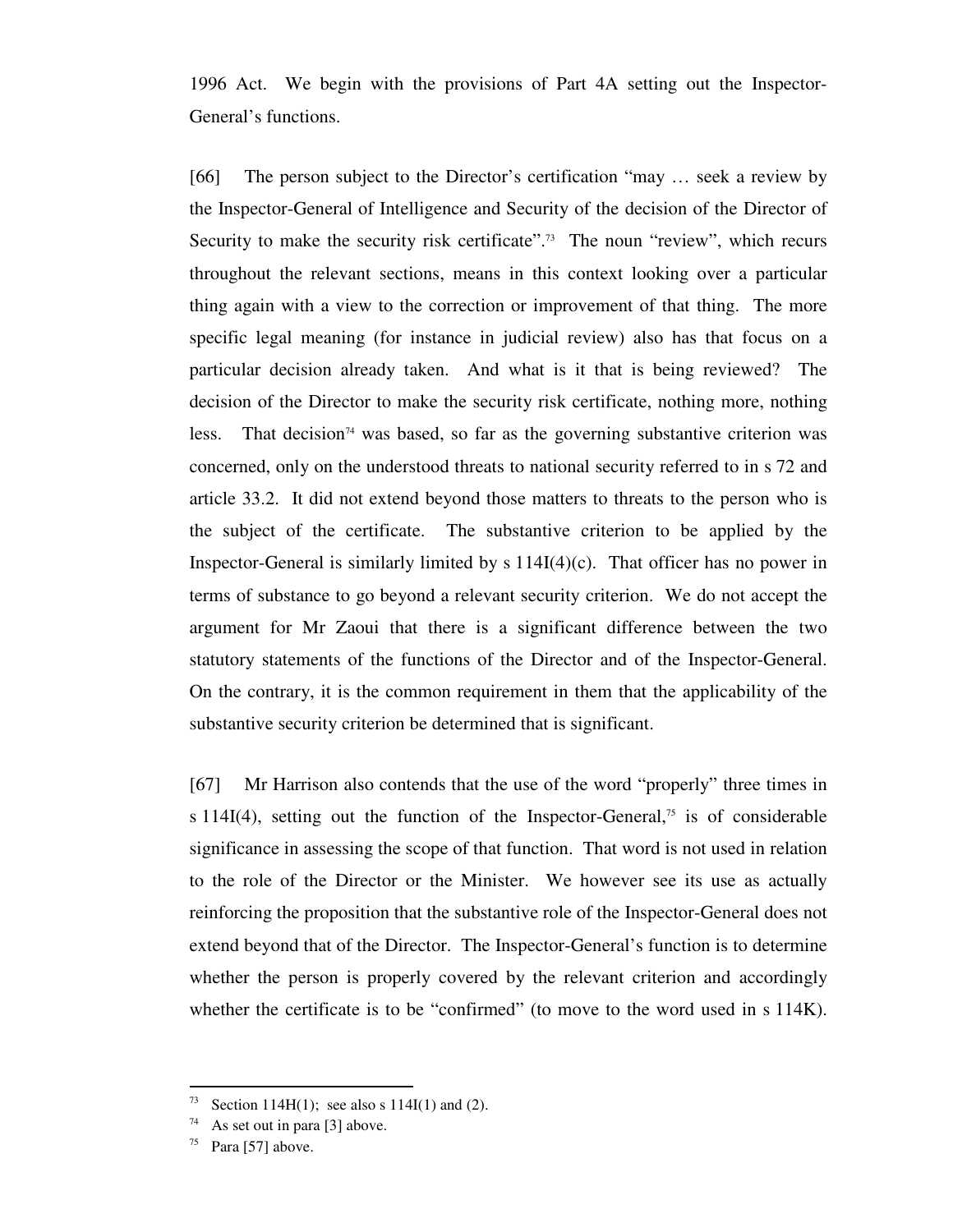The "propriety" of the Director's action would hardly be in question if the Inspector-General were able to act on the quite distinct basis of a threat to the person.

[68] It will of course be the case, to turn to another of Mr Harrison's contentions, that the Inspector-General will have access to information and submissions that were not before the Director. In that sense the review process is a more independent one than that of a court undertaking judicial review which, in general at least, is limited to the situation, including the information, as it was at the time of the decision. But, as with other related processes provided for in the New Zealand Security Intelligence Service Act and the 1996 Act, it does not follow that the scope of the inquiry changes. Rather, the quality of the decision should improve, given the extra assistance provided by the additional information and the hearing. The Inspector-General's powers extend beyond those generally available to a review court in another sense. If the Inspector-General concludes, after the independent assessment aided by the new material, that the certificate should not be confirmed he must substitute his decision for that of the Director. In that we agree with the views expressed by Anderson P and Glazebrook J in the Court of Appeal.<sup>76</sup> But again that does not affect the scope of the issues the Inspector-General may rule on. While the depth of that consideration will be greater, and while the determination is likely to be made in part by reference to new information, its width does not change. It is confined in substantive terms in this particular case to the twin aspects of threats to national security.

[69] One final point about the wording of the Inspector-General's function remains to be considered – the differences in the tenses of the verbs in s 114I(4) which Mr Harrison says are significant. The Inspector-General is to determine whether:

- (a) the information that led to the making of the certificate included information that *was* properly regarded as classified;
- (b) that information *is* credible and *is* relevant to a security criterion, and

Paras [18] and [77]-[80].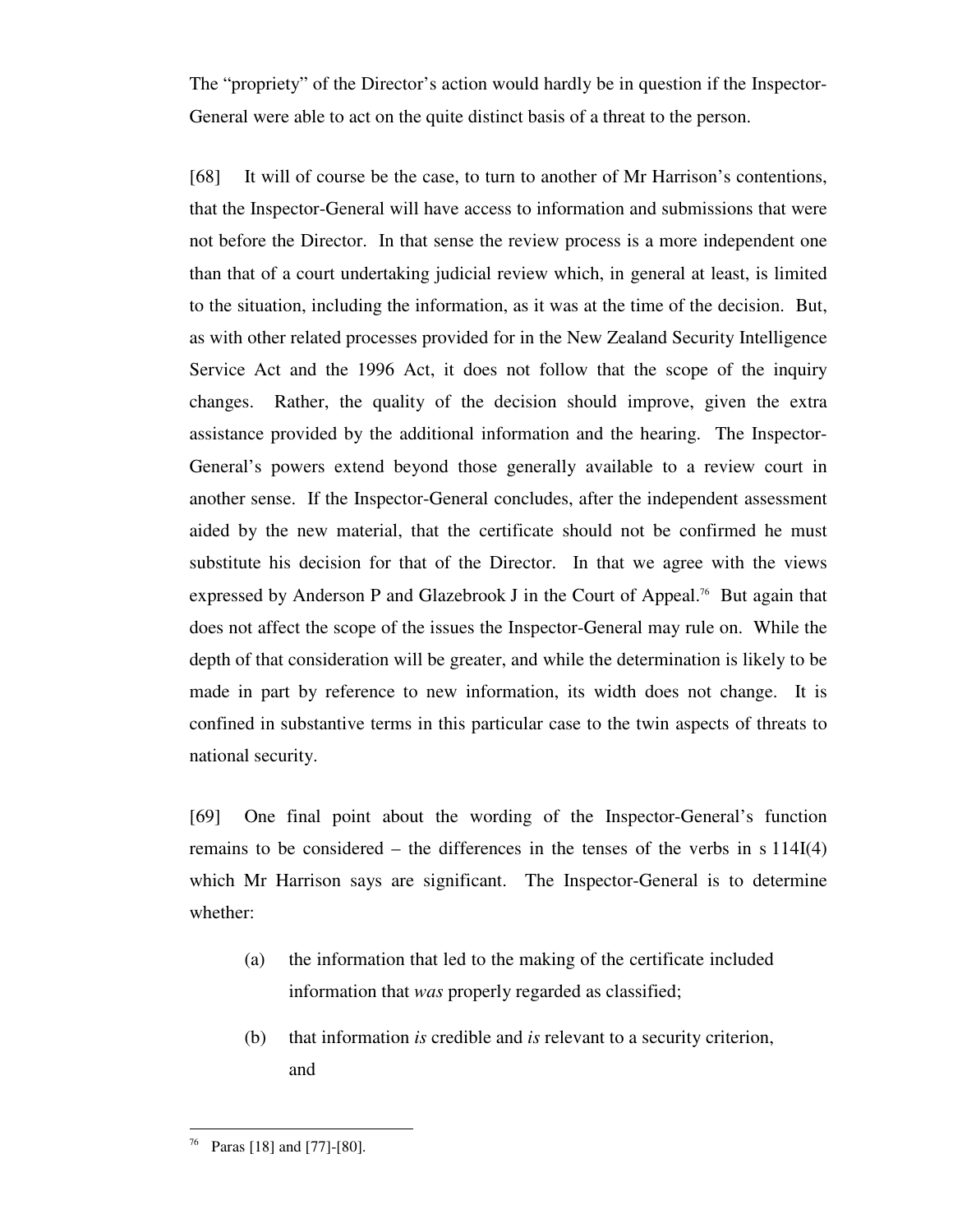(c) when a relevant security criterion *is* applied to the person in light of that information, the person in question *is* properly covered by that criterion

and thus whether the certificate *was* properly made or not.

[70] Before we consider the argument based on the tenses, we notice one plain inconsistency between this provision and the extensive array of provisions regulating the Inspector-General's procedures. He will be making the decision whether to confirm the certificate on the basis of information and submissions going beyond that which was available to the Director. Section 114I(4) must be read with that gloss to make the statute work.<sup>77</sup> Turning now to the tenses, those in (b) and (c) correctly contemplate the Inspector-General making a current decision. The question is whether in the light of all the relevant information and submissions (to return to the point just made) the security criterion applies, according to the assessment of the Inspector-General. It follows that the choice of the past tense in the final line of s 114I(4) is unhappy. As s 114K indicates, the real issue is whether the certificate is to be "confirmed" at the time the Inspector-General makes his decision. We do not see those drafting infelicities as affecting in any way the scope of the matters to be considered. That scope remains delimited by the relevant national security criterion.

[71] That limited scope is also supported, if further support be needed, by the roles of the Inspector-General of Intelligence and Security under the 1996 Act and of the Director under the SIS legislation. According to its title, it is an Act to increase the level of oversight and review of intelligence and security agencies by providing for the appointment of an Inspector-General. Under the object provision of s 4 the Inspector-General is to assist relevant Ministers in the oversight and review of intelligence and security agencies, in particular by assisting the Minister to ensure that the activities of the agency comply with the law and that complaints relating to that agency are independently investigated. The agency in this case, the New Zealand Security Intelligence Service, is concerned with gathering and assessing intelligence about New Zealand's security and informing, advising, inquiring and

<sup>-</sup><sup>77</sup> Eg *Northland Milk Vendors Association Inc v Northern Milk Ltd* [1988] 1 NZLR 530, 537-538 (CA).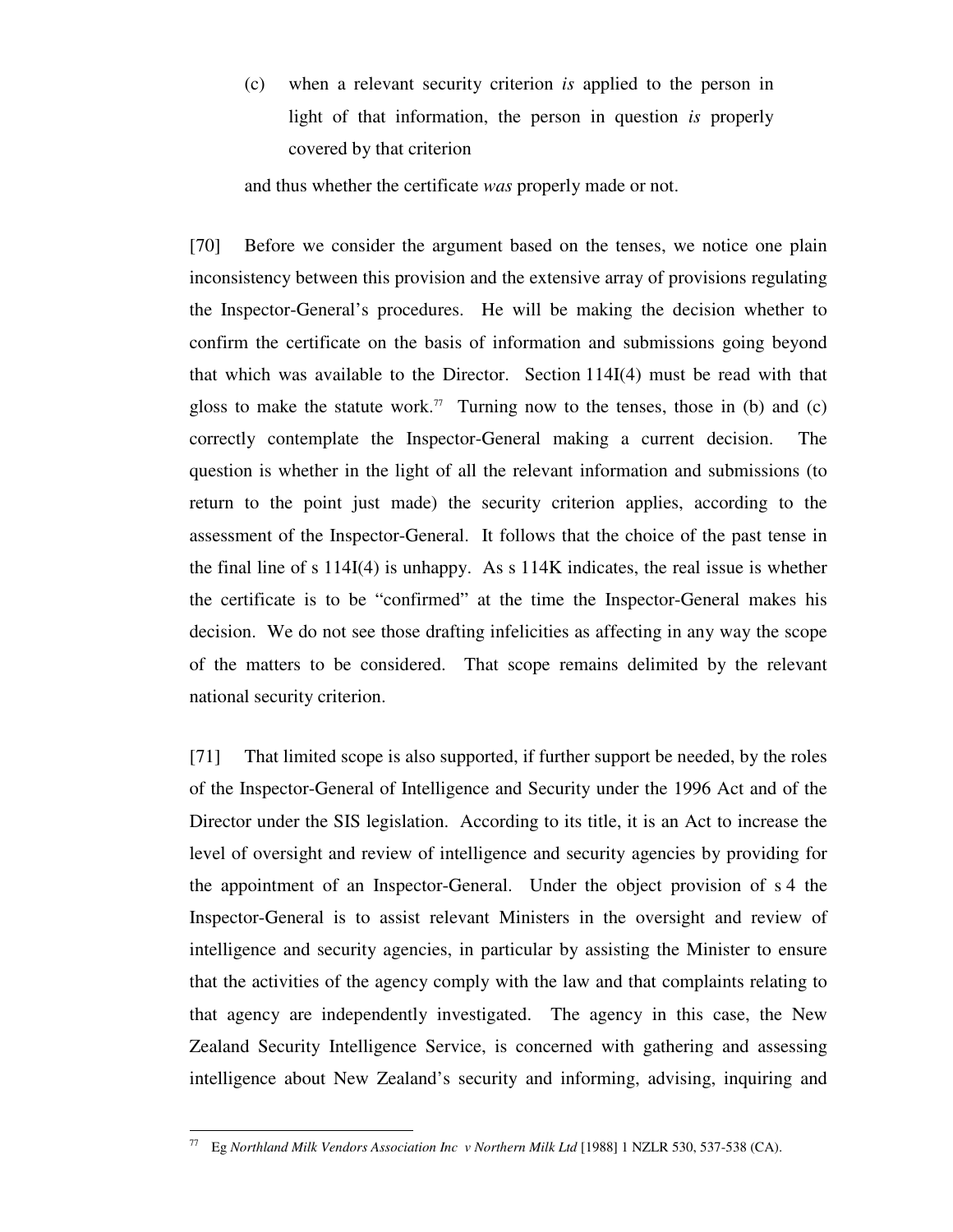recommending in light of that intelligence. The short point is that the Inspector-General is set up to assist with the review and oversight of such intelligence and security activity. The function of the Office does not extend to possible threats to non-citizens overseas.

[72] A final matter is that any consideration of such threats would involve a contemporary assessment of the situation in the particular country to which the person is to be sent and in particular the threats to human rights there. But the Inspector-General may have no way of knowing the proposed destination. At the time of the review the Government may have no particular destination in mind or there may be several possible destinations. They may change and, further, the human rights situation in possible destinations may change. The Inspector-General has expertise and information about security and intelligence, but not about human rights matters. The powers conferred on the Inspector-General by the legislation provide him with no adequate basis to make an assessment concerning human rights, even less to weigh that assessment against the threat to national security.

## *Conclusion*

-

[73] Accordingly, in agreement with the Court of Appeal,<sup>78</sup> we conclude that in carrying out his function under Part 4A of the Immigration Act the Inspector-General is concerned only to determine whether the relevant security criteria – here s 72 and article 33.2 – are satisfied. He is not to determine whether Mr Zaoui is subject to a threat which would or might prevent his removal from New Zealand.

[74] We now consider how such a threat is to be addressed under New Zealand law.

# **3 The protection of the right not to be returned to the risk of torture or the arbitrary taking of life**

[75] The result of the two rulings we have already made is that it is not for the Inspector-General to address the existence of any threat to Mr Zaoui were the

 $78$  [2005] 1 NZLR 690 at paras [169](b), [24] and [171].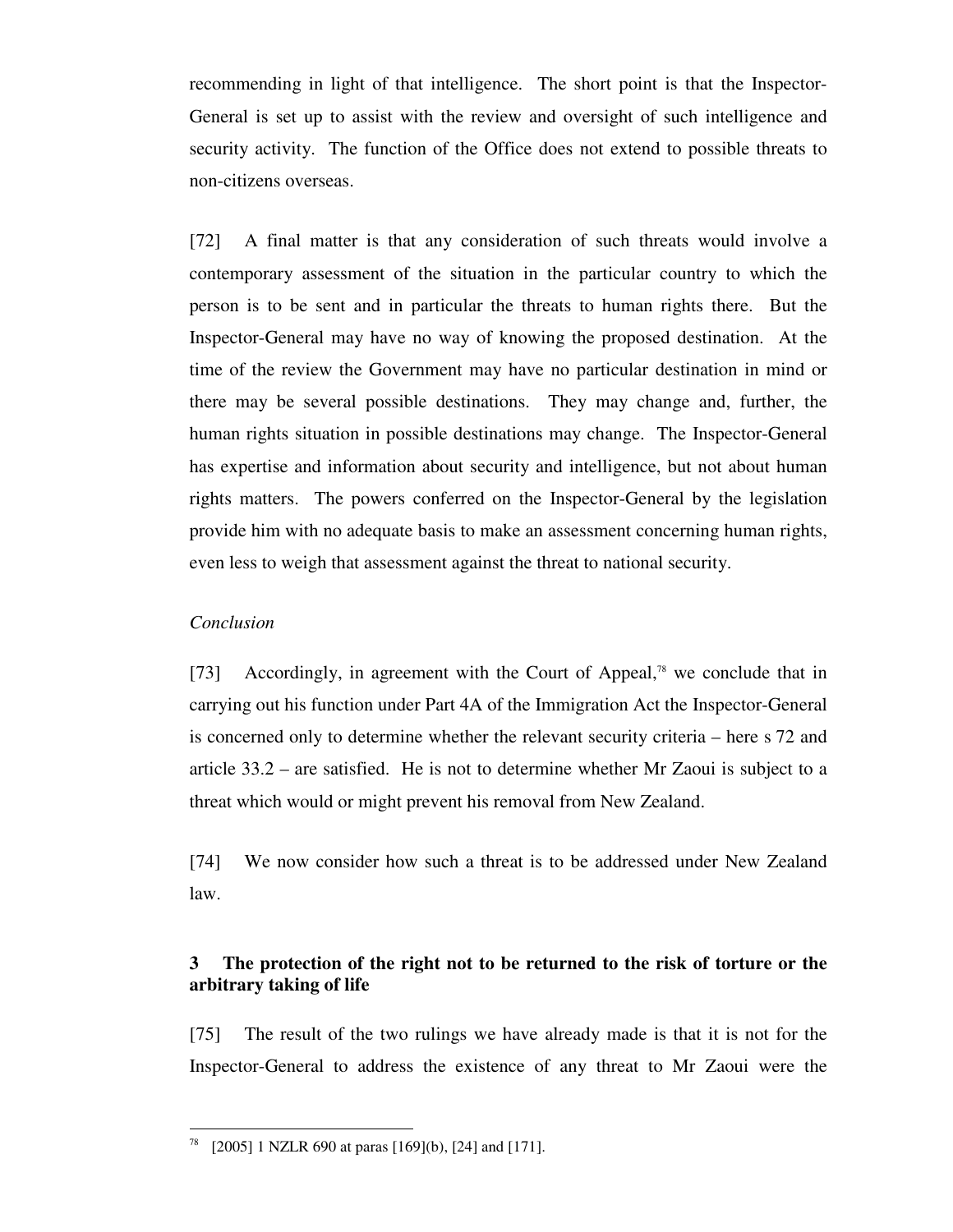Government to act to remove him from New Zealand. But the Government, through the Solicitor-General, accepts that it is obliged to comply with the relevant international obligations protecting Mr Zaoui from return to threats of torture or the arbitrary taking of life. That position was in essence taken in correspondence between the then Minister of Immigration and the solicitors for Mr Zaoui in November 2003, with the consequence that the proceeding against her was discontinued. The Attorney-General does remain as a party, being "sued [according to the amended statement of claim] in respect of the Crown (in particular in light of the Crown's obligations under the New Zealand Bill of Rights Act 1990) …".

[76] In terms of the position taken in that correspondence, in the Minister's statement of defence, and by the Solicitor-General, the Crown accepts in particular that it is obliged to act in conformity with New Zealand's obligations under articles 6(1) and 7 of the ICCPR and article 3 of the Convention against Torture. For convenience we set them out again:

### **Article 6**

(1). Every human being has the inherent right to life. This right shall be protected by law. No one shall be arbitrarily deprived of his life.

…

### **Article 7**

No one shall be subjected to torture or to cruel, inhuman or degrading treatment or punishment. …

#### **Article 3**

1. No State Party shall expel, return (*refouler*) or extradite a person to another State where there are substantial grounds for believing that he would be in danger of being subjected to torture.

[77] The question which remains to be considered is the way in which under New Zealand law those obligations may be met, including the question of who is to meet them, given that it is not the Inspector-General.

[78] The pleadings and the correspondence give part of the possible answer by referring to ss 8 and 9 of the Bill of Rights: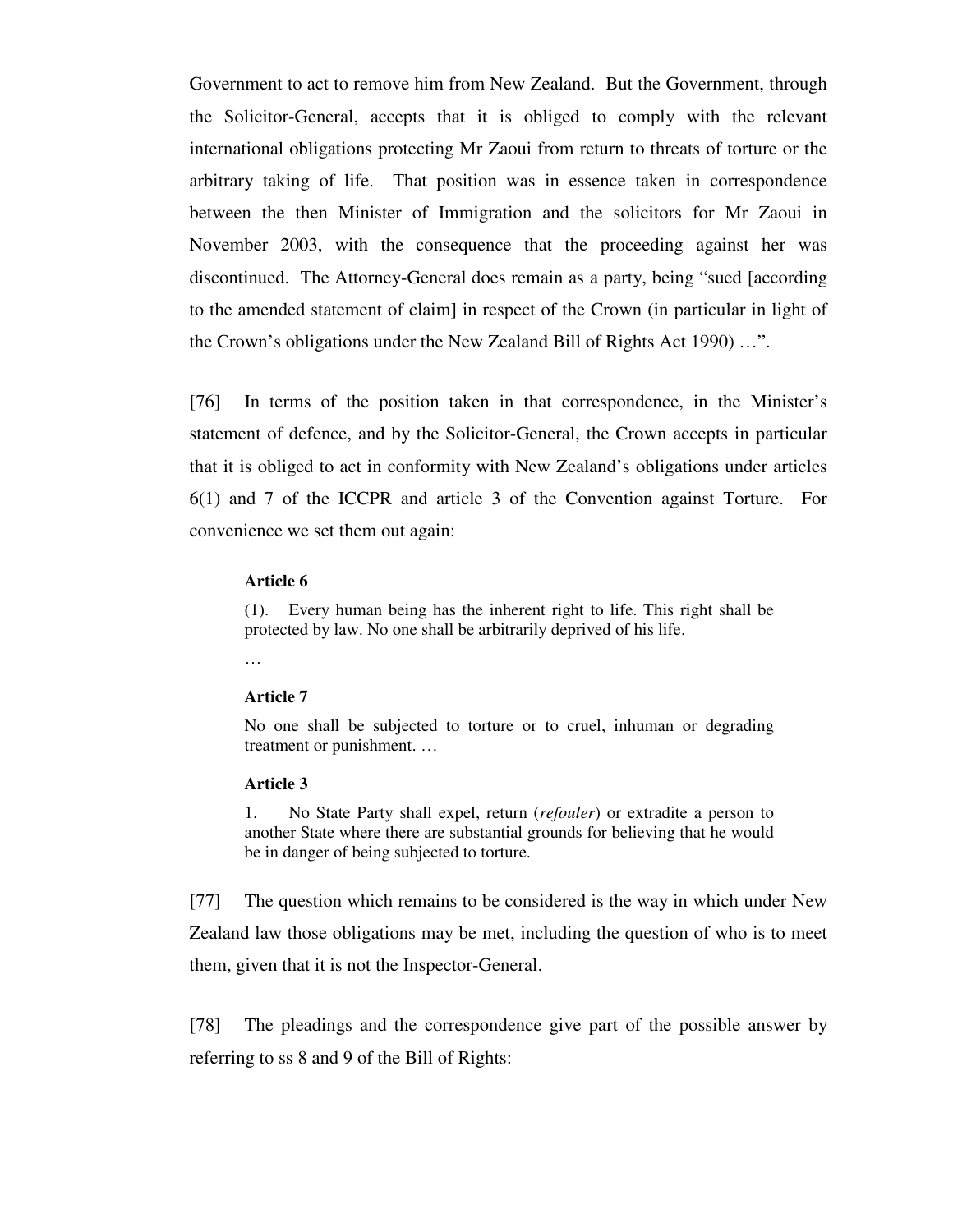## **8 Right not to be deprived of life**

No one shall be deprived of life except on such grounds as are established by law and are consistent with the principles of fundamental justice.

## **9 Right not to be subjected to torture or cruel treatment**

Everyone has the right not to be subjected to torture or to cruel, degrading, or disproportionately severe treatment or punishment.

[79] Those provisions do not expressly apply to actions taken outside New Zealand by other governments in breach of the rights stated in the Bill of Rights. That is also the case with articles 6(1) and 7 of the ICCPR. But those and comparable provisions have long been understood as applying to actions of a state party – here New Zealand – if that state proposes to take action, say by way of deportation or extradition, where substantial grounds have been shown for believing that the person as a consequence faces a real risk of being subjected to torture or the arbitrary taking of life. 79 The focus is not on the responsibility of the state to which the person may be sent. Rather, it is on the obligation of the state considering whether to remove the person to respect the substantive rights in issue.

[80] The next question concerns the effect of that obligation on relevant New Zealand legislation. That legislation may include the provisions of the Bill of Rights just mentioned and ss 114K to 114N and s 72 of the Immigration Act.

[81] It is convenient to begin with s 114K which was the provision at the centre of the relevant pleading in the amended statement of claim. It empowers the Minister to decide within three working days whether or not to rely on the confirmed certificate. In making that decision the Minister, under subs (2), "may seek information from other sources and may consider matters other than the contents of the certificate".

[82] That final phrase read by itself might suggest that the Minister could consider humanitarian matters at that point, but that would be a slender base for a wide

<sup>79</sup> Eg *Soering v United Kingdom* (1989) 11 EHRR 439 (E Ct HR) paras 90 and 91, *Kindler v Canada* (1993) Human Rights Committee CCPR/C/48/D/470/1991, paras 13.1-13.2, *R (Ullah) v Special Adjudicator* [2003] 1 WLR 770 (CA), *Chalal v United Kingdom* (1996) 23 EHRR 413, paras 73- 82. See also for extradition the powers of the Minister of Justice in ss 30(2)(b), 48(1)(b) and 49 of the Extradition Act 1999.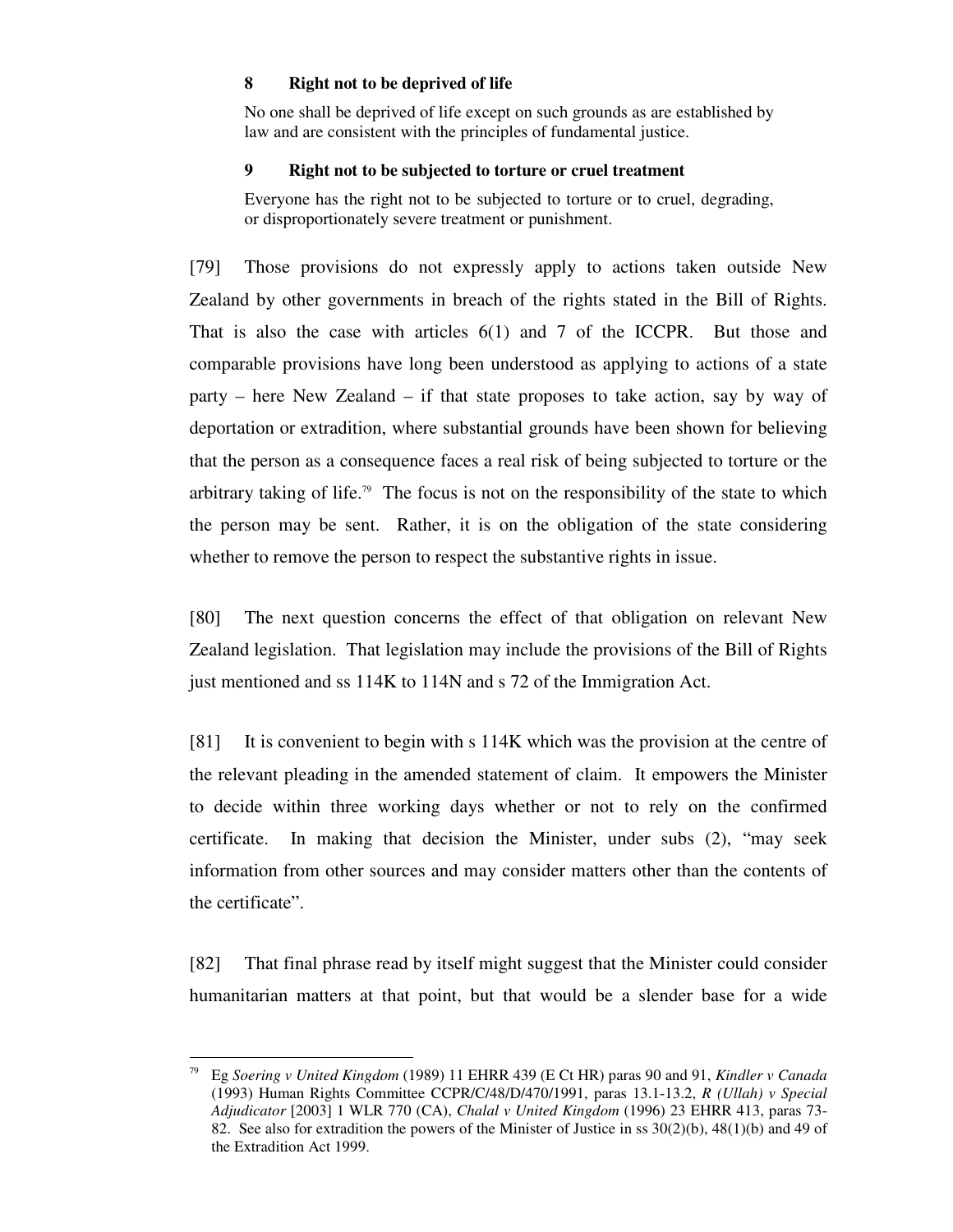ranging inquiry, particularly if it were all to be undertaken within three days. The "other matters" might instead be a relevant security criterion other than that actually contained in the certificate – for instance, a combination of article 33.2 with s 73, which is about suspected terrorists, rather than with s 72. And that expression is not to be read by itself: as we have seen, Part 4A is very much focused on national security issues.

[83] The next relevant provisions are subs (3) and (4) of s 114K:

(3) On receipt of a direction from the Minister under subsection (1) to rely on the confirmed certificate, the chief executive must ensure that—

- (a) Where the person's case was before the Tribunal, an Authority, the Board, the District Court, or High Court before the certificate was made, the relevant body is immediately notified in the prescribed manner of the Inspector-General's determination or the failure to seek review, so that it can dismiss the matter in reliance on this section; or
- (b) In any other case, an appropriate decision is made in reliance on the relevant security criterion as soon as practicable.
- (4) In either event, the chief executive must ensure that—
	- (a) Any visa or permit that the person still holds is cancelled or revoked, without further authority than this section, and in such case the cancellation or revocation takes effect immediately and without any right of appeal or review; and
	- (b) If a removal order or deportation order is not already in existence, an appropriate person who may make such an order makes the relevant order immediately without further authority than this section, and the person is removed or deported, unless protected from removal or deportation under section 114Q or section 129X; and
	- (c) In the case of a person who is protected from removal or deportation by section 129X, the person is released from custody and is given an appropriate temporary permit.

[84] Mr Zaoui's case falls within subs (3)(b) and then subs (4)(b). Subsection (4)(b) is not to apply if the person is protected as a person applying for refugee status (s 114Q) – which is not the present case – or the person is protected by s 129X:

(1) No person who has been recognised as a refugee in New Zealand or is a refugee status claimant may be removed or deported from New Zealand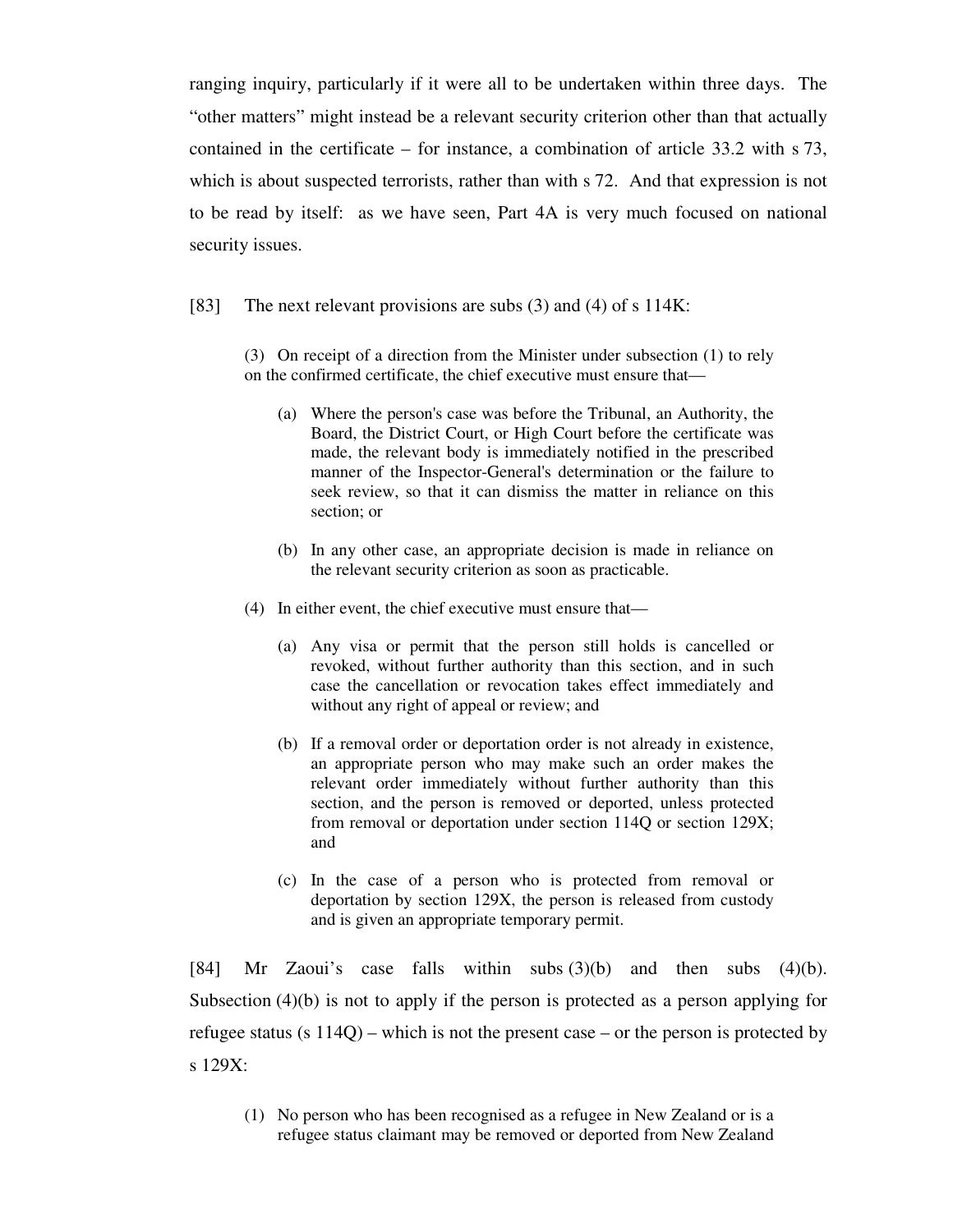under this Act, unless the provisions of Article 32.1 or Article 33.2 of the Refugee Convention allow the removal or deportation.

(2) In carrying out their functions under this Act in relation to a refugee or refugee status claimant, immigration officers must have regard to the provisions of this Part and of the Refugee Convention.

[85] Subsection (2) is limited to immigration officers and accordingly does not apply to the Minister. But what of subs (1)? Mr Harrison contends that it continues to apply here. On the hypothesis on which we are proceeding however – that the Inspector-General has confirmed that article 33.2 does apply and the Minister is relying on the certificate – that protection is no longer available.<sup>80</sup> But, the argument continues, does that not empty of content the limit placed on  $s\ 114K(4)(b)$  by its final clause? We think not, since the protection of s 129X is available to those in respect of whom the relevant security criteria do not include article 33.2. 81

[86] The next question which arises under subs (4)(b) concerns the duty of the chief executive, if no removal or deportation order is in existence, to ensure that

an appropriate person who may make such an order makes the relevant order immediately without further authority than this section, and the person is removed or deported … .

[87] There was some suggestion in argument that this provision by itself, by using the expression "without further authority than this section", conferred power to make a deportation or removal order. But the reference to "an appropriate person who may make such an order" plainly proceeds on the basis of powers conferred on that person elsewhere in the law. It may be that the "without further authority" expression was designed to remove some of the technical requirements which are generally to apply when particular existing powers of removal or deportation are invoked. Whether that is so or not, along with counsel who were agreed on this matter, we see the "appropriate person who may make [the deportation] order" in this case as determined by s 72, the provision invoked in the security certificate.

<u>.</u>

<sup>&</sup>lt;sup>80</sup> For the same reason subs (4)(c) of s 114K does not protect a person to whom article 33.2 applies.

<sup>&</sup>lt;sup>81</sup> See s 114C(2), (3) and (4).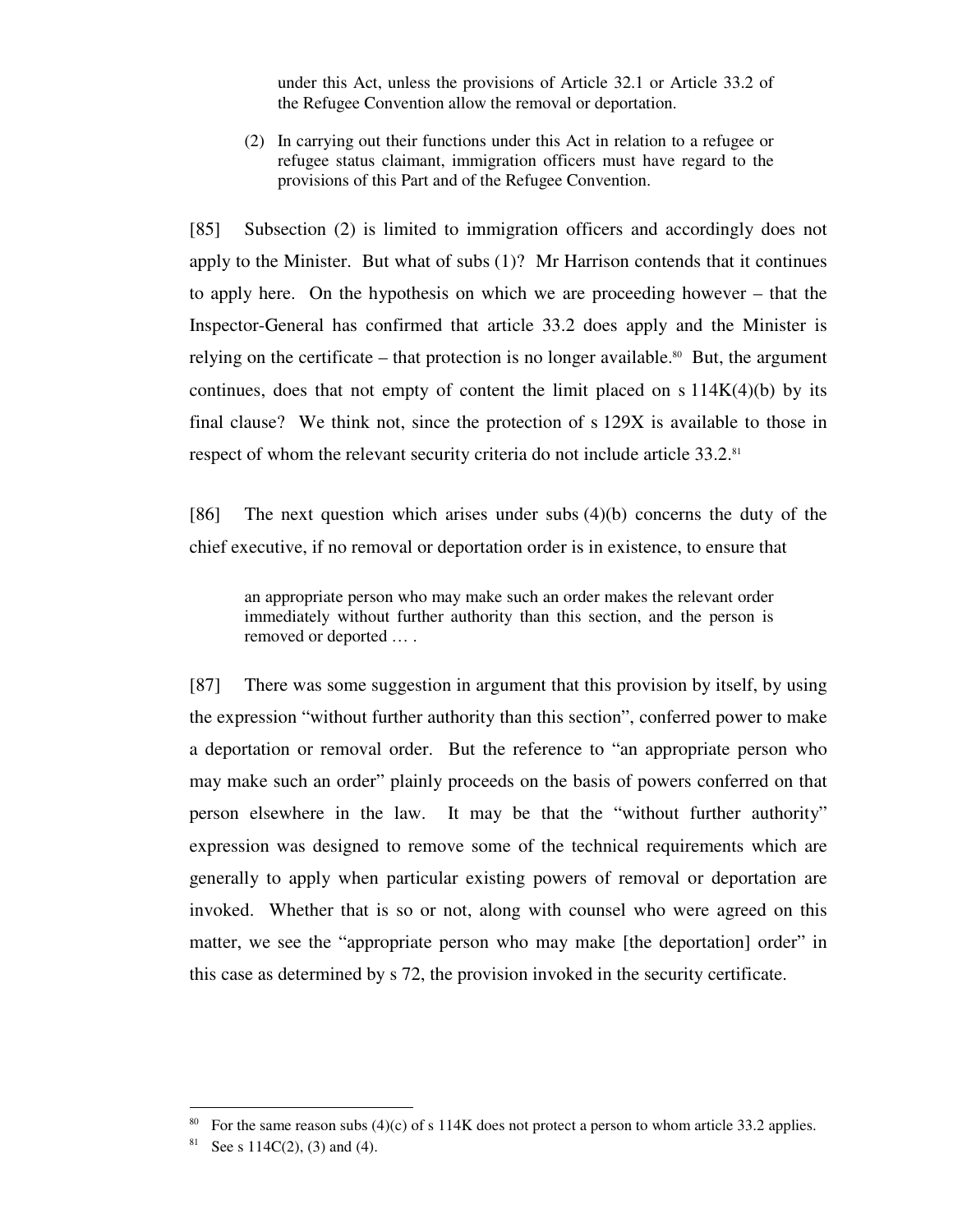### [88] For convenience we set s 72 out again:

#### **72. Persons threatening national security**

Where the Minister certifies that the continued presence in New Zealand of any person named in the certificate constitutes a threat to national security, the Governor-General may, by Order in Council, order the deportation from New Zealand of that person.

[89] The phrase at the beginning of subs (4) of s 114K ("the chief executive must ensure") is constitutionally inappropriate. The Secretary of Labour cannot "ensure" that the Minister of Immigration provide the required certificate and that the Governor-General in Council – effectively the Cabinet – make the deportation order. The necessary judgments are to be made by the persons on whom Parliament has conferred the relevant powers. Again the practical interpretation of the legislation requires that. The Secretary can do no more than initiate the process which may result in an Order in Council. Section  $114K(4)(b)$  must be taken to impose on the Secretary no greater obligation than to do that immediately.<sup>82</sup>

[90] As directed by s 6 of the Bill of Rights, s 72 is to be given a meaning, if it can be, consistent with the rights and freedoms contained in it, including the right not to be arbitrarily deprived of life and not to be subjected to torture. Those rights in turn are to be interpreted and the powers conferred by s 72 are to be exercised, if the wording will permit, so as to be in accordance with international law, both customary and treaty based. <sup>83</sup> In this case those presumptions about interpretation and the exercise of statutory powers are supported by para (b) of the title to the Bill of Rights which says that it is an Act to affirm New Zealand's commitment to the ICCPR; further, the wording of the relevant sections of the Bill of Rights closely tracks the matching provisions of the Covenant. As already recalled, the relevant provisions of the Covenant have been interpreted to apply to the situation where the state party in question takes action by way of removal of a person to another country

<u>.</u>

The remaining relevant powers conferred by Part 4A under ss 114M and 114N require only brief attention. The Director has the power to withdraw the certificate at any time and the Minister may withdraw the preliminary decision to rely on the certificate, fail to make a decision within three days after the Inspector-General's decision, or revoke the decision to rely on the confirmed certificate. These powers operate within the limited confines of Part 4A. They are moreover largely within the broad discretion of the Director and Minister who are not for instance under any general obligation to consider whether to exercise the powers. Those powers do not provide a firm obligatory foundation for protecting the rights against torture and arbitrary deprivation of life.

<sup>83</sup> Eg *Sellers v Maritime Safety Inspector* [1999] 2 NZLR 44, 57 (CA), the authorities referred to there and Burrows *Statute Law in New Zealand* (3d ed 2003) 341-343.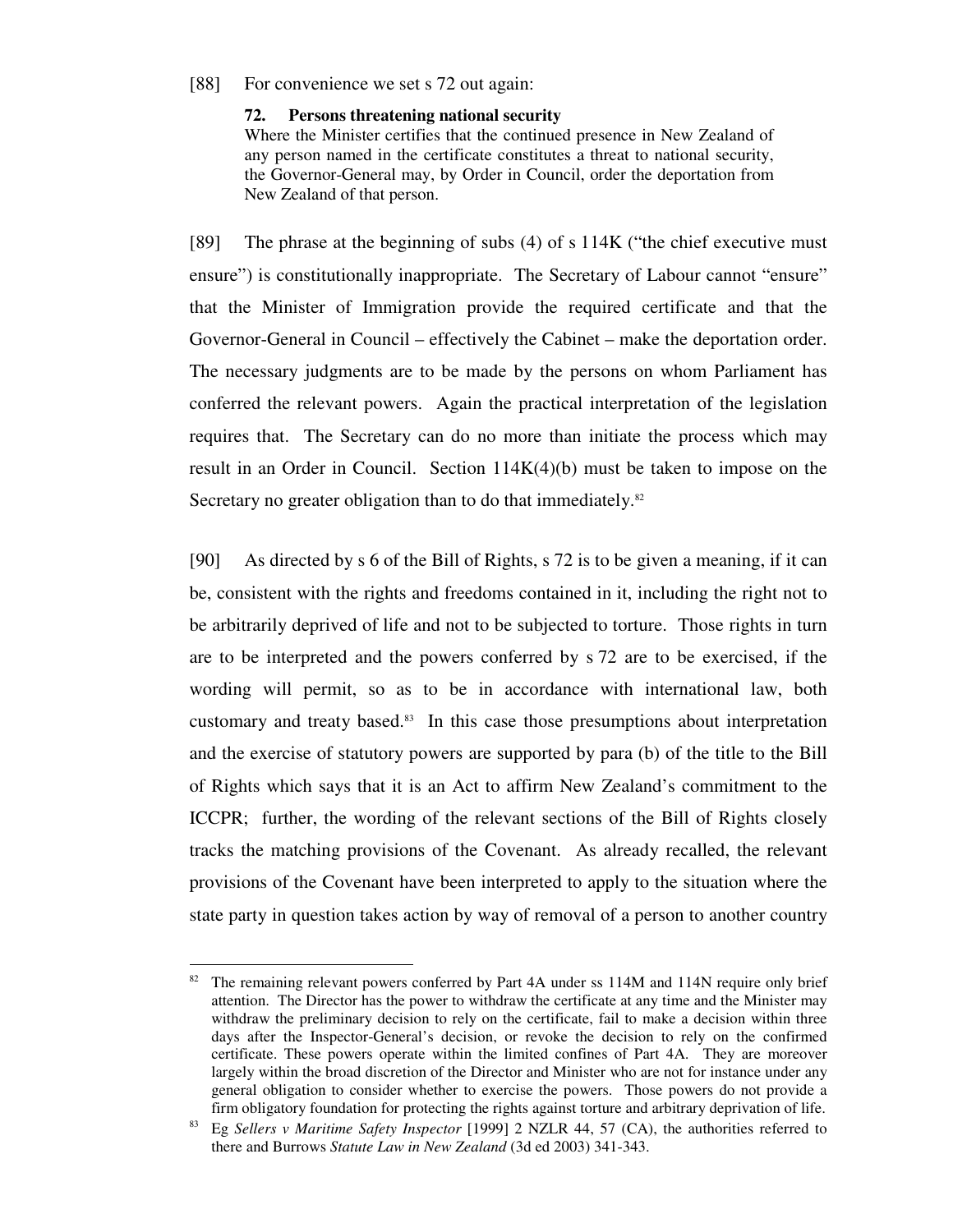if that action means that that person faces a real risk of torture or arbitrary deprivation of life. That removal situation is of course expressly covered in the case of torture by article 3 of the Convention against Torture.

[91] Section 72 confers powers on the Minister and the Governor-General in Council. The Minister has the power to certify that the continued presence of any person in New Zealand constitutes a threat to national security. There is nothing in the statement of the broad powers conferred on the Minister and in particular the Governor-General in Council to prevent the Minister or Cabinet having regard to the mitigating factors which the Minister or Cabinet might consider indicate that the person should not be deported. The power conferred by s 72 is to be interpreted and exercised consistently with the provisions of ss 8 and 9 of the Bill of Rights and with the closely related international obligations in the Covenant and the Convention against Torture. Because the power can be so interpreted and applied, those provisions, as a matter of law, prevent removal if their terms are satisfied even if the threat to national security is made out in terms of s 72 and article 33.2.<sup>84</sup>

[92] At this stage we do no more than address three aspects of the procedure to be followed under s 72 particularly in respect of the danger to the individual who may be removed. The first is that there is no pressing prescriptive time requirement : those charged with responsibility, while having regard to the purpose stated in s 114A(f) that a decision can when necessary be taken quickly and effectively, should have adequate time to address the issues of fact and judgment involved. Secondly, the bar on the Minister's obligation to give reasons when confirming the certificate <sup>85</sup> does not apply to decisions under s 72; rather, the general right to have reasons on request found in s 23 of the Official Information Act 1982 applies, although there may be applicable provisions under that Act limiting the statement of reasons. Thirdly, we accept Mr Harrison's submission that the right to natural justice affirmed in s 27 of the Bill of Rights and found in provisions of the ICCPR

<sup>84</sup> Compare the recent decision of the House of Lords in *R (European Roma Rights) v Prague Immigration Officer* [2005] 2 WLR 1 where broadly stated powers (set out in para [5]) were read as being subject to the proscription under customary international law of racial discrimination: see Lord Steyn at paras [36]-[38] and [46]-[47] and especially Baroness Hale, with whom the other Law Lords agreed, at paras [98]-[103]; and the decision of the Court of Appeal in *Sellers*.

 $85$  Section 114K(7).